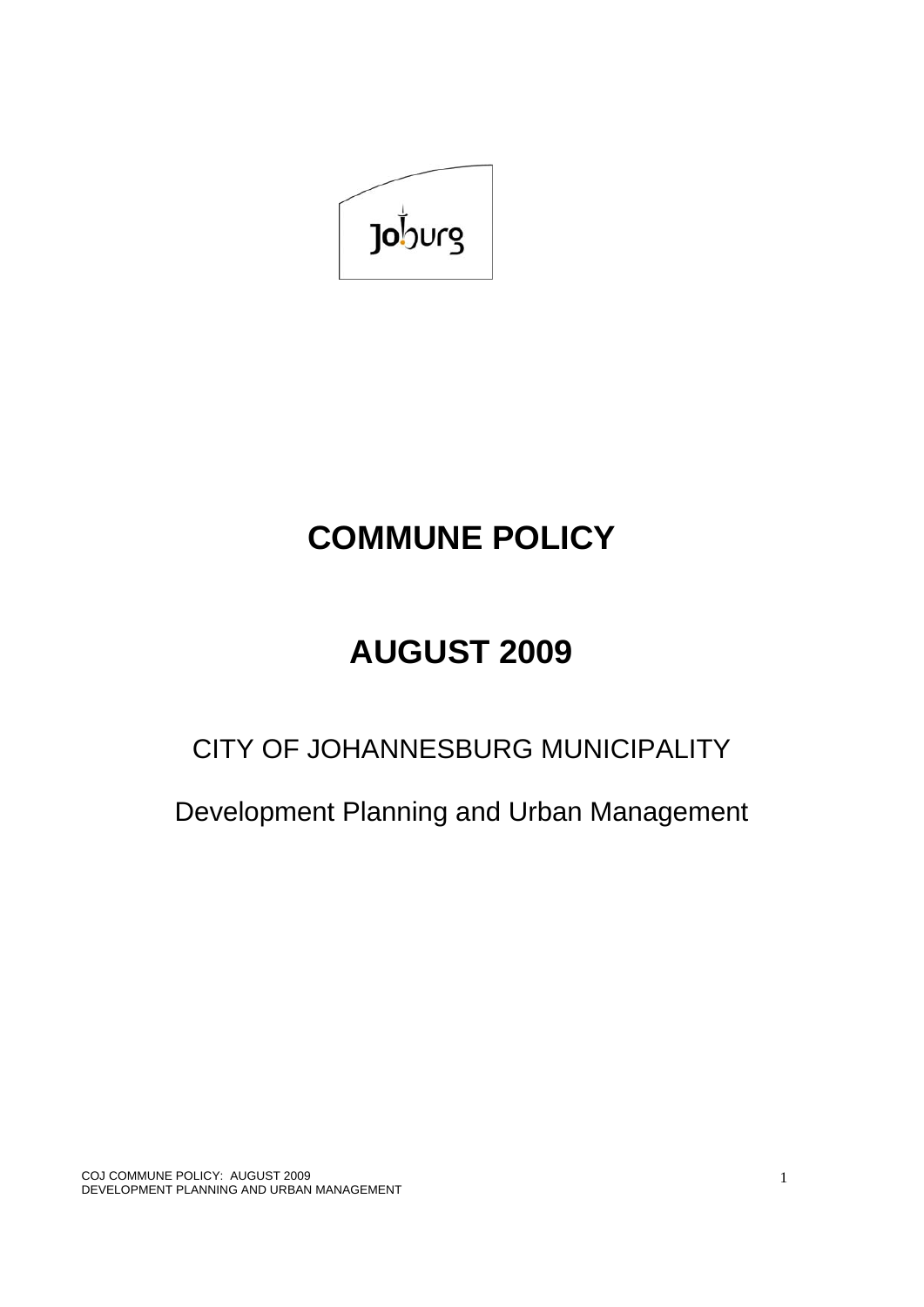## **TABLE OF CONTENTS**

| 1.3. Need for Policy                                          |
|---------------------------------------------------------------|
| 1.3.1 Affordable Accomodation                                 |
| 1.3.2 Illegal Uses                                            |
| 1.3.3 Slum Lording                                            |
| 1.3.4 Town-planning considerations                            |
| <b>1.3.5 Crime</b>                                            |
|                                                               |
| $2_{-}$                                                       |
|                                                               |
|                                                               |
|                                                               |
|                                                               |
| 3.4. City of Johannesburg Spatial Development Framework (SDF) |
| 4.                                                            |
| 5.                                                            |
| 6.                                                            |
|                                                               |
|                                                               |
| <b>6.2.1 New Commune Applications</b>                         |
| <b>6.2.2 Illegal Communes</b>                                 |
| 6.2.3 Existing Authorised Communes (Boarding Houses)          |
|                                                               |
| 6.3.1 Number of Tenants in Communes                           |
| 6.3.2 Provision of Parking                                    |
| 6.3.3 Environmental Health and Emergency Management Services  |
| 6.3.4 Building Standards and Requirements                     |
| 6.3.5 Commune Management                                      |
|                                                               |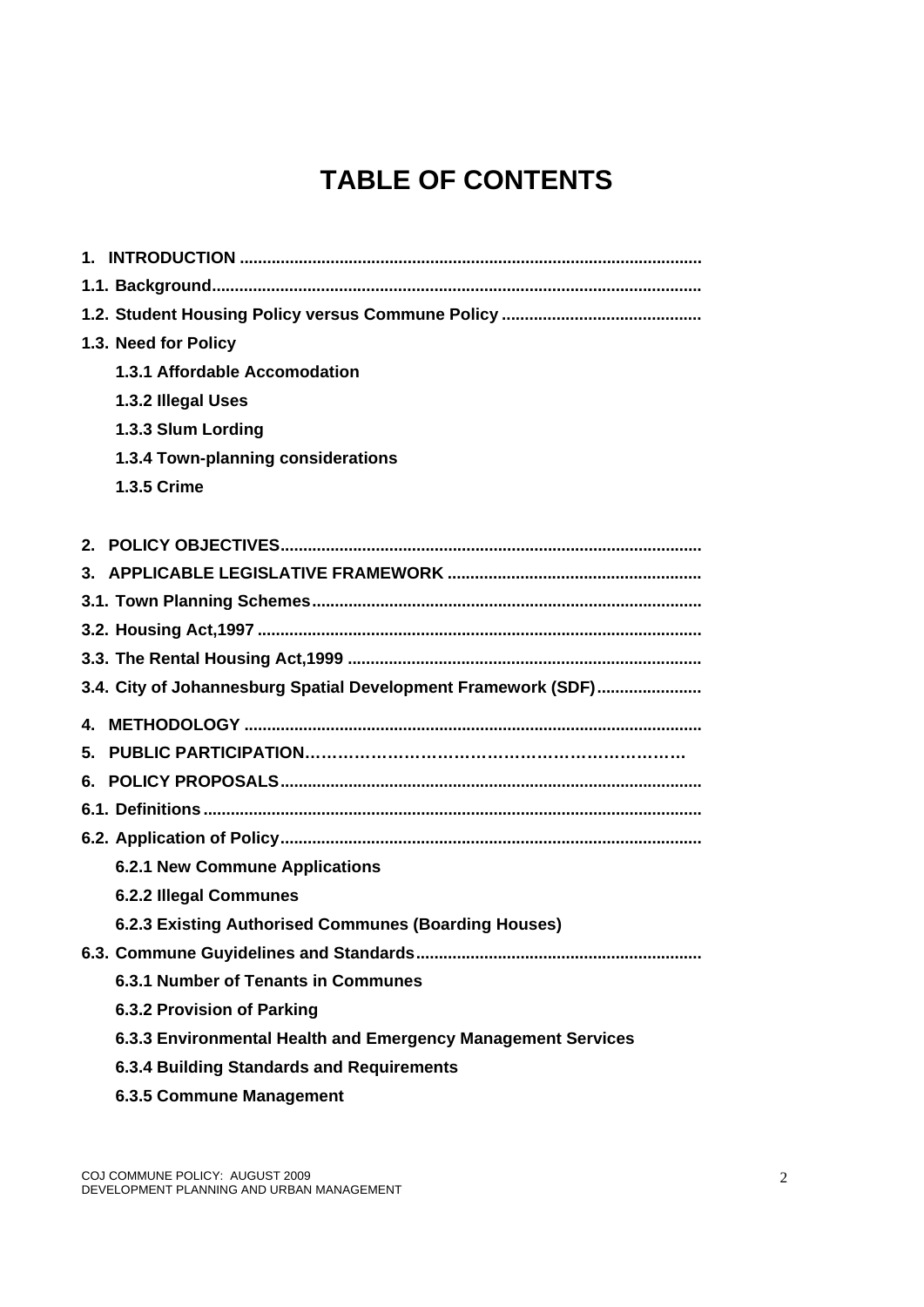## 7. **REQUIREMENTS FOR COMMUNE ESTABLISHMENT**

- **7.1. Requirements**
- **7.2 Procedures**
- **7.3 Contravention**
- **8. MONITORING AND COMPLIANCE.......................................................................**

## **Appendixes**

**Appendix A : Case Study (Auckland Park and Surrounding Areas)**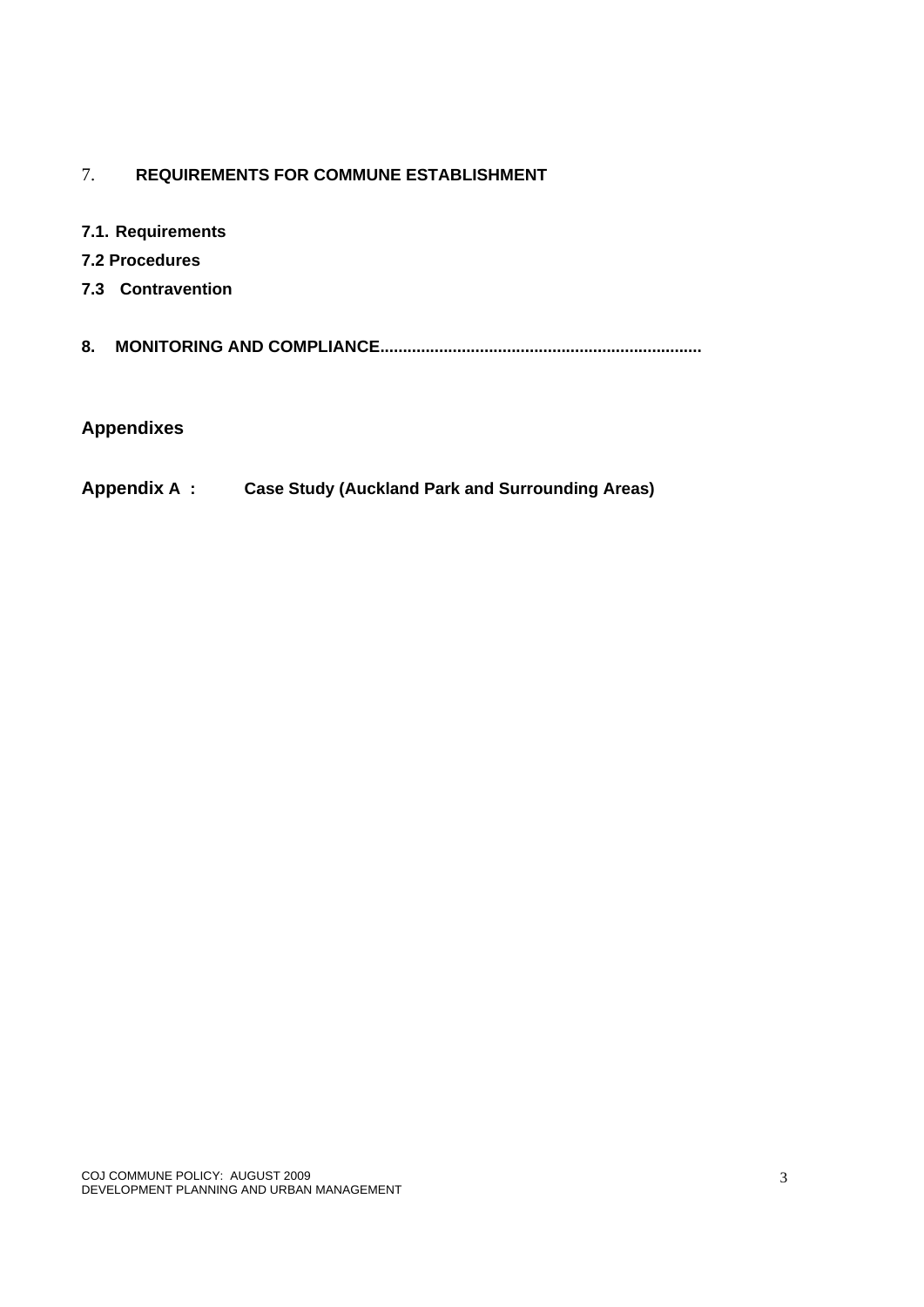#### **1. INTRODUCTION**

#### **1.1. Background**

A significant number of students attending the tertiary institutions in Johannesburg are from areas outside of the City, which necessitates the need for accommodation in areas that are conveniently located close to the Universities and Colleges. The same housing need is experienced by the young working class seeking employment or already employed within the City of Johannesburg. The trends also indicate that students prefer to live and work closer to an area where they studied even after completing their studies.

The proliferation of dwelling houses that are used to house students and entry-level working class has resulted in conflict between local communities and the commune operators. Local residents have frequently cited the following concerns in recent years:

- High incidence of anti-social behaviour including noise, particularly late at night.
- Regular partying with associated excessive noise levels.
- Littering.
- Traffic congestion and illegal parking, especially in front of driveways and on pedestrian walkways.
- Overcrowded houses.
- Alteration of the residential character of certain properties.

In light of the fact that communes tend to be viewed by the general public unfavorably, it is the aim of the City to implement adequate and appropriate control measures so that these developments become desirable establishments.

#### **1.2 Student Housing Policy versus Commune Policy**

Initially the policy was introduced as the "Student Housing Policy" for ease of reference to the issues relating to these establishments. However, the City acknowledges through this policy that not every communal accommodation is exclusively for students. It is recognized that the typical tenants in a commune tend to transient, irrespective of whether they are students or entry-level workers. The policy focuses on communes irrespective of who lives there to address the broader challenges in a holistic manner, hence the name "Commune Policy". The word "commune" in this policy is in line with the definition in the Draft Consolidated Johannesburg Town Planning Scheme 2009.

#### **1.3. Need for policy**

#### **1.3.1 Need for affordable accommodation**

The establishment of students and/or workers "communal accommodation" is not unique to the City. It is an international trend experienced especially in areas where tertiary institutions of learning are established. The phenomenon of "student areas" is a growing trend around the world and places where tertiary institutions exist. It is futile therefore to believe that prohibiting the establishment of communes will make them disappear. Furthermore communes serve a housing purpose for a targeted group of the population and it is the City's responsibility to plan for better integration of these uses within the urban fabric.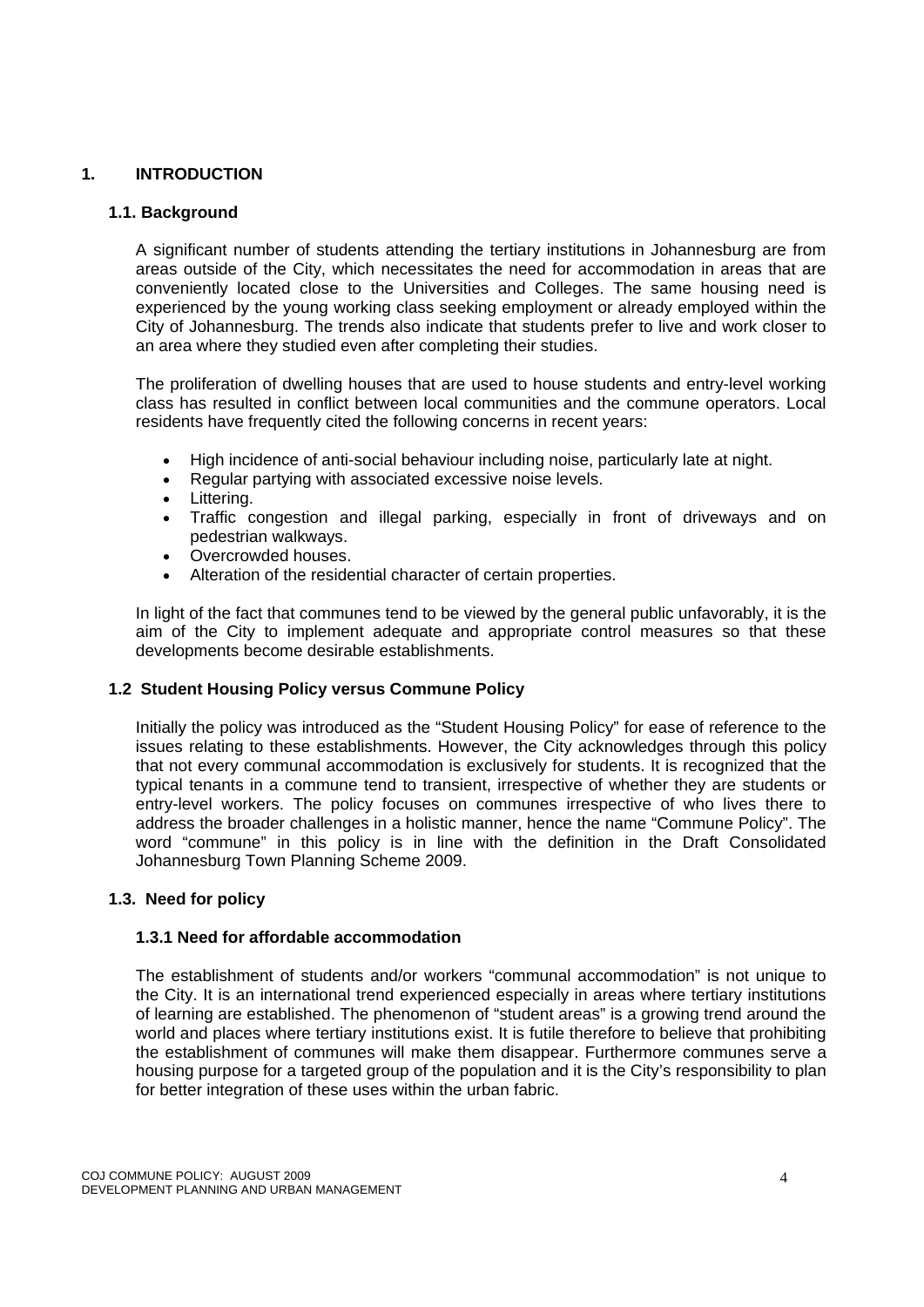Communes are mostly affordable to students and entry-level workers. They also serve to provide a choice in housing typologies in line with the City's Spatial Development Framework on housing and densification strategies as well as principles of Breaking New Ground and inclusionary housing. Although the Rental Housing Act of 1999 governs rental accommodation, the City ought to balance the community's needs with providing convenient location for students and workers close to their areas of education and employment.

Overall, communes provide an income base for owners and renters of such accommodation while fulfilling the need for suitable, affordable accommodation in convenient locations.

#### **1.3.2 Illegal Uses**

Not only have unauthorized commune establishments continued to mushroom without any formal regulation, but some of the authorized commune establishments have also contravened conditions of approval that were imposed by Council.

#### **1.3.3 Slum Lording**

The residents are not only concerned about the communes, they are also concerned about slum lording and the general decay of the residential area as a result. The slumlords often take advantage of less fortunate students and low paid workers and have them overcrowded in inhumane conditions for profit. These owners live elsewhere, causing decay in environments they themselves do not have to live in.

Many problems arising from Communes are intensified due to lack of accountability on the owner's part. This is to be rectified through conditions and standards proposed in this policy.

#### **1.3.4 Town-planning considerations**

Whereas Residential 1 zoning in most cases does allow the erection of buildings that can be utilized for communal accommodation, the zone does not make provision for the utilization of dwelling houses for communes as a primary right. Judging by the number of complaints received from the local communities, the need to regulate communes in dwelling houses is apparent. It is necessary to formulate guidelines and standards to guide the approval of communes and to ensure that the land use is managed effectively.

#### **1.3.5 Crime**

Crime has also been associated with student communes, especially in the Auckland Park and surrounding areas as the area houses two prominent Universities i.e. University of Johannesburg and Wits University.

It has been illustrated through engaging with different stakeholders including the Police that students are mostly not the cause of crime and in most instances they are the targeted victims of crime. This suggests that communities with a high number of students may be impacted by the crime rate.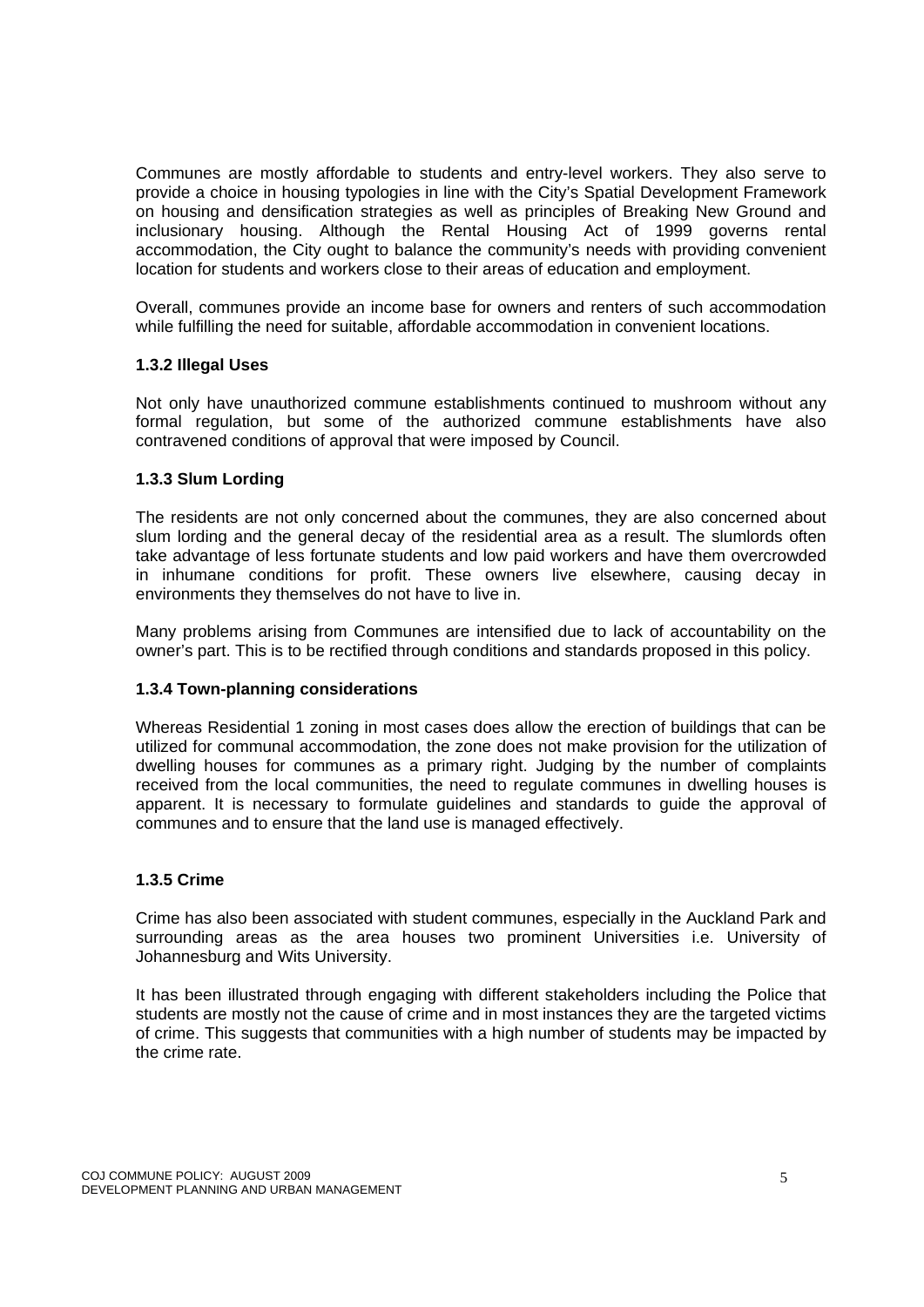#### **2. POLICY OBJECTIVES**

The objective of the Communes Policy is to improve the decision making process by which commune applications are evaluated, assessed and finalized by:

- Enabling and simultaneously ensuring adherence to the principles and intent of both the Housing Act and the Rental Housing Act, particularly pertaining to the provision of a variety of (affordable) housing opportunities in the rental market.
- Setting guidelines and standards for premises to be used for communes.
- Providing safe, affordable and varied housing options in line with National Building Regulations and the City's Public Health by-laws.
- Providing for management strategies for all premises used for communes.
- Outlining the application process for the communes.

These key factors, aligned with existing policy objectives such as the Regional Spatial Development Frameworks, Transit-Oriented Development and Inclusionary Housing will ensure effective growth management of the communes within urban spaces.

The overarching rationale for the policy is that the community and other interested or affected parties will have adequate information on the application process and requirements as well as standards for all communes.

#### **3. APPLICABLE LEGISLATIVE FRAMEWORK**

#### **3.1 Town Planning Schemes**

Communes, which mostly happen in Residential 1 stands (dwelling houses), are regulated through the provisions of a number of Town Planning Schemes within the City of Johannesburg. These different Schemes use different names for these communes (i.e. boarding house) and provide for different processes for their regulation.

The Consolidated Johannesburg Town Planning Scheme was adopted by Council in May 2009 and it provides for a more streamlined process across the City. The definitions used in the policy are consistent with the Consolidated Johannesburg Scheme. Applications for communes will be submitted in line with the Consolidated Johannesburg Town Planning Scheme, only once it is promulgated.

#### **3.2 Housing Act of 1997**

The act states that housing process should provide a choice of housing and tenure options, as is reasonably possible.

#### **3.3 The Rental Housing Act 50, 1999**

The Act obliges government to promote a stable and growing market that progressively meets the latent demand for affordable housing by improving conditions of rental housing. It also relates the provision of rental housing stock to locations that optimize the use of existing urban transport infrastructure.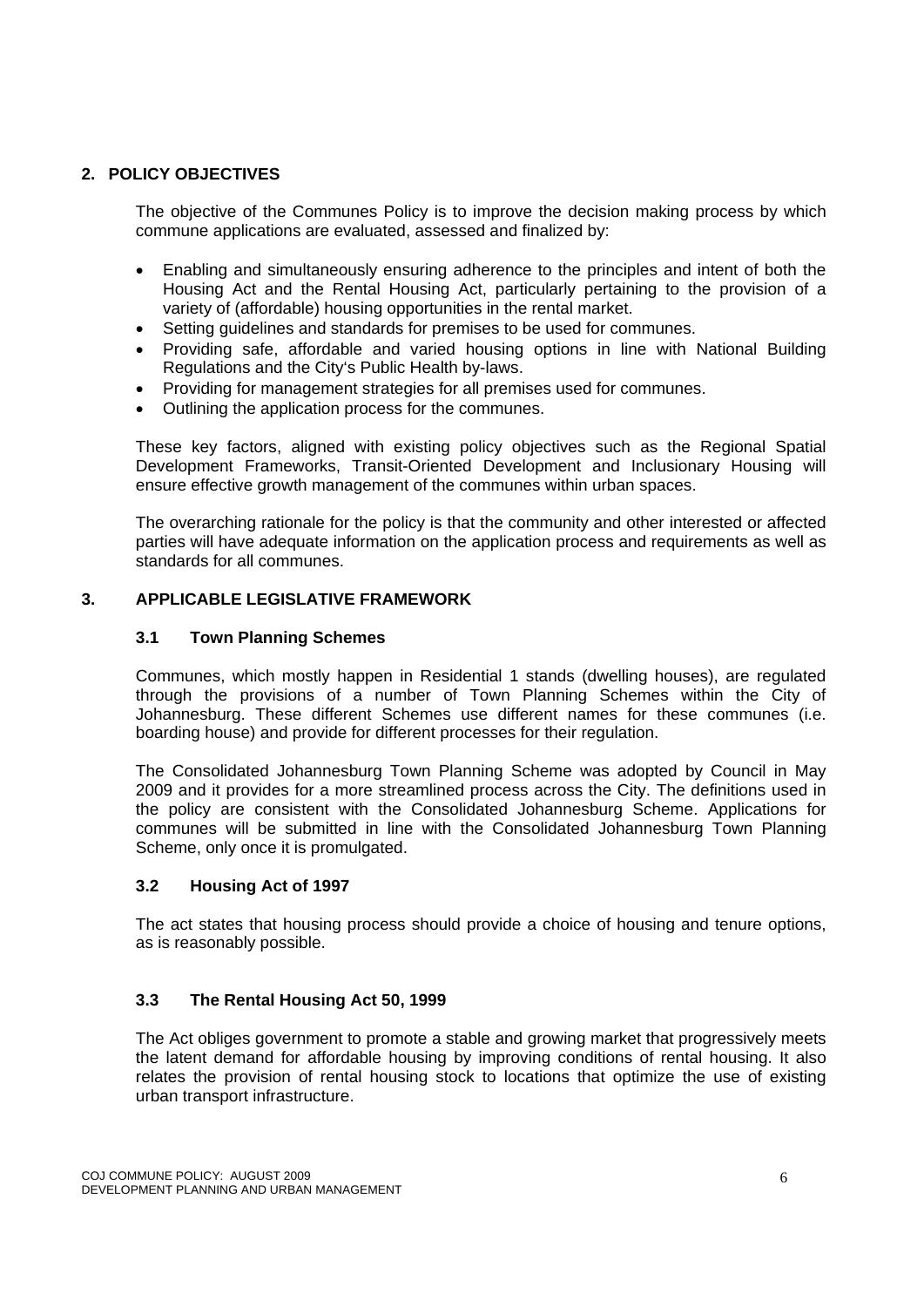#### **3.4 City of Johannesburg Spatial Development Framework (SDF)**

The City's densification strategy promotes the optimal use of land and provision of accommodation in close proximity to urban opportunities to ensure a mix of typologies and income groups.

#### **4. METHODOLOGY**

In order to compile a policy that appropriately responds to the current challenges, the methodology that was followed includes the following:

- Desktop study undertaken on international and local trends relating to communes, especially relating to student accommodation and what measures were put in place to resolve the situation.
- Consultation with the Universities, commune operators, student community, Council Departments, Ward Councillors and the residents. Three public meetings were held at the University of Johannesburg with stakeholders in the commune establishments
- Analysis of the Auckland Park and surrounding areas (attached as appendix A).

#### **5. PUBLIC PARTICIPATION**

The following Public Meetings were held with stakeholders in the compilation of this policy:

- 3 December 2008 University of Johannesburg.
- 3 March 2009 University of Johannesburg.
- 29 April 2009 Region B (Ward 69).
- $\bullet$  30 April 2009 Melville (Ward 87).
- 2 June 2009 University of Johannesburg

These meetings were well attended by the affected communities, Universities, City Departments, commune operators, town planning consultants, students and other interested parties. The policy was widely participated with residents in Auckland Park and surrounding areas, which are mostly affected by the commune establishments in the City of Johannesburg due to the two universities located in the area.

Furthermore, the draft policy was published on the City's website and circulated widely for comment to various stakeholders throughout the City. The policy was also e-mailed to all internal City Departments and Municipal Owned Entities. Comments received were considered in finalizing the policy.

#### **6. POLICY PROPOSALS**

The policy focuses on communes (residential houses converted to student or worker accommodation or a combination of both) on Residential 1 stands.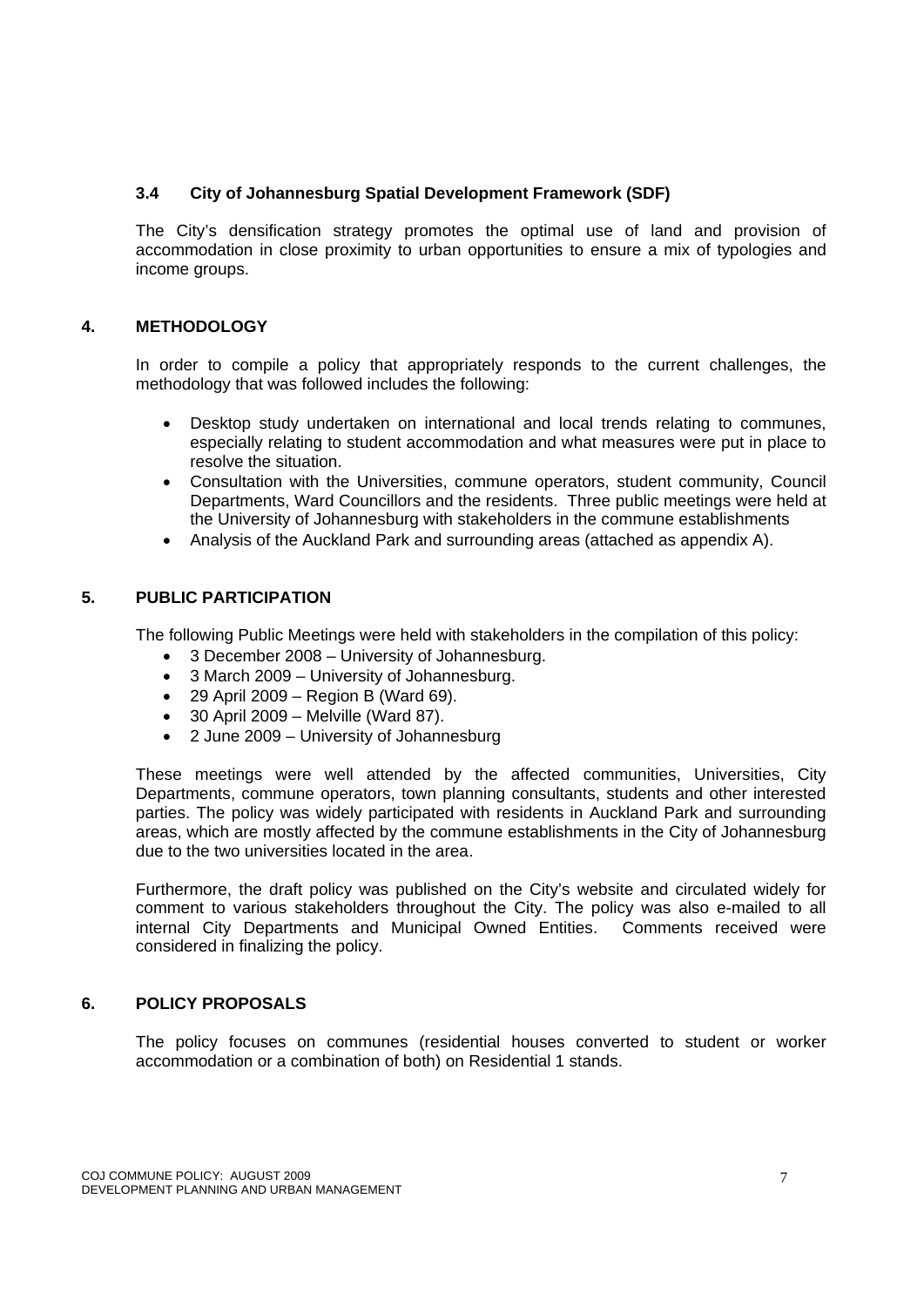#### **6.1 Definitions**

The definitions below align with the content of the Draft Consolidated Johannesburg Town Planning Scheme. These definitions may be amended slightly, should the definitions in the Draft Consolidated Town Planning Scheme be amended before promulgation.

"**Approval**" Means any approval granted by the Municipality in writing with or without conditions.

"**Dwelling House**" Means a detached self-contained inter-leading suite of rooms containing a kitchen with or without an ancillary scullery and the appropriate ablutions, used for the living accommodation and housing of one family, together with such outbuildings and subsidiary dwelling unit as is ordinarily permitted therewith, as long as the subsidiary dwelling unit comply with the process stipulated in the Town Planning Scheme in Use Zone "Residential 1"; provided that a second kitchen, which is to be used for religious purposes and which is physically connected with the first kitchen, may be provided to the satisfaction of the Council.

"**Commune**" Means a dwelling house where the habitable rooms are rented out for an extended period to unrelated persons who share the communal facilities such as the kitchen, lounge, dining room and bathrooms.

"**Consen**t" Means permission granted by the Council, after due consideration of all relevant facts and after following a reasonable and lawful process, in terms of which a specific aspect of land management is permitted, in addition to the primary use rights applicable to the property concerned, i.e. Clauses 39 to 41.

 "**Owner**" The registered owner of the land, which shall include the holder of a long term lease, or the holder of a land tenure right such as permission to occupy certificate, deed of grant, leasehold or initial ownership, a designated executor, administrator, guardian or holding any other official capacity, any successor in title, a duly authorized agent"

"**Public Nuisance**" Means any act, omission or condition which, in the Council's opinion is offensive, injurious or dangerous to health, materially interferes with the ordinary comfort, convenience, peace or quiet of the public or which adversely affects the safety of the public, having regard to:

- i. The reasonableness of the activities in question in the area concerned, and the impacts which result from these activities; and
- ii. The ambient noise level of the area concerned.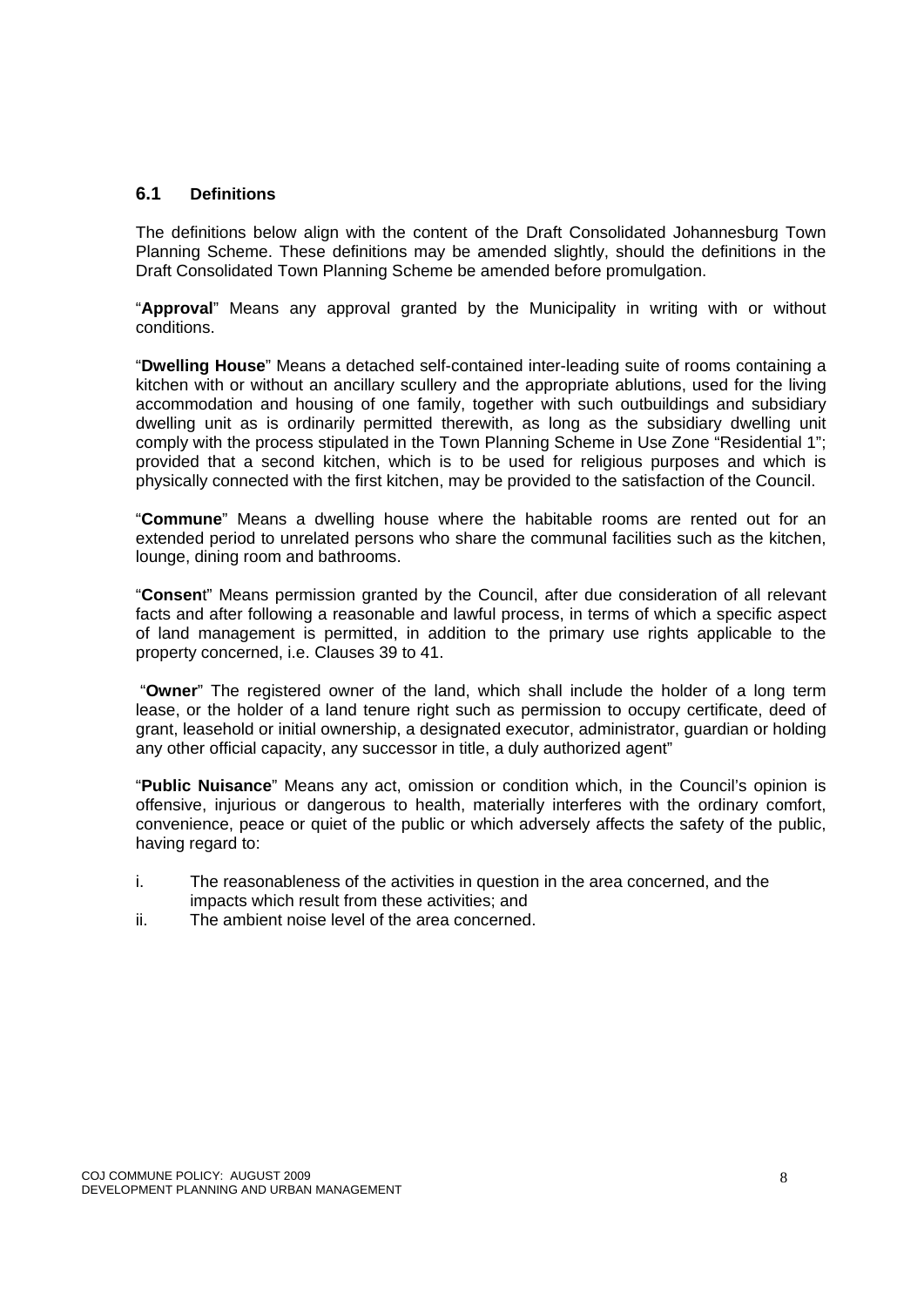#### **6.2 Application of the Policy**

#### **6.2.1 Applications for new Communes**

The policy proposals will be applicable to all single residential stands (i.e. zoned Residential 1) throughout the City of Johannesburg. Applications for communes will be assessed on individual merit in relation to the character of the area.

#### **6.2.2 Illegal Communes**

Any illegal commune will have to undergo the necessary application process put forward within this policy to avoid possible prosecution. Submission of the application does not guarantee approval thereof.

Illegal communes are given an amnesty period of six months starting in August 2009 to allow the owners to rectify the illegality of the use, provided that the use does not cause disturbances, in which case the municipality will take the necessary legal steps to address the disturbances in terms of the relevant by-laws. If the illegal communes have not been rectified within the amnesty period, the necessary legal steps will be taken to address the contravention of the relevant Town Planning Scheme.

#### **6.2.3 Existing authorized communes**

Where communes have been established by prior approvals by Council and the conditions of that prior approval have been met, this policy does not apply. The policy will however be applicable if any of the conditions of approval are amended.

#### **6.3 Commune Guidelines and Standards**

In order to regulate the communes, guidelines and standards are provided. Standards are required in relation to number of tenants, number of communes allowed in a precinct, the parking requirements, environmental standards as it relates to health, safety and building requirements as well as guidelines to manage the communes.

#### **6.3.1 Number of tenants in a Commune**

Communes are located within established residential areas and must be in harmony with the existing character. At the same time a need exists to accommodate affordable housing options throughout the City of Johannesburg.

The policy attempts to create a balance between the character of the established neighbourhood and the need to accommodate the housing need by limiting the number of occupants 8 (including the caretaker), in line with the number or bedrooms that are ordinarily available in a dwelling house. Special representation and motivation based on the character of the area and a number of bedrooms in the house (as per the approved building plan) prior to June 2009, is required for a maximum of 10 occupants. This is also to encourage compliance with the other standards in this policy based on the average number of tenants allowed in current establishments throughout the City.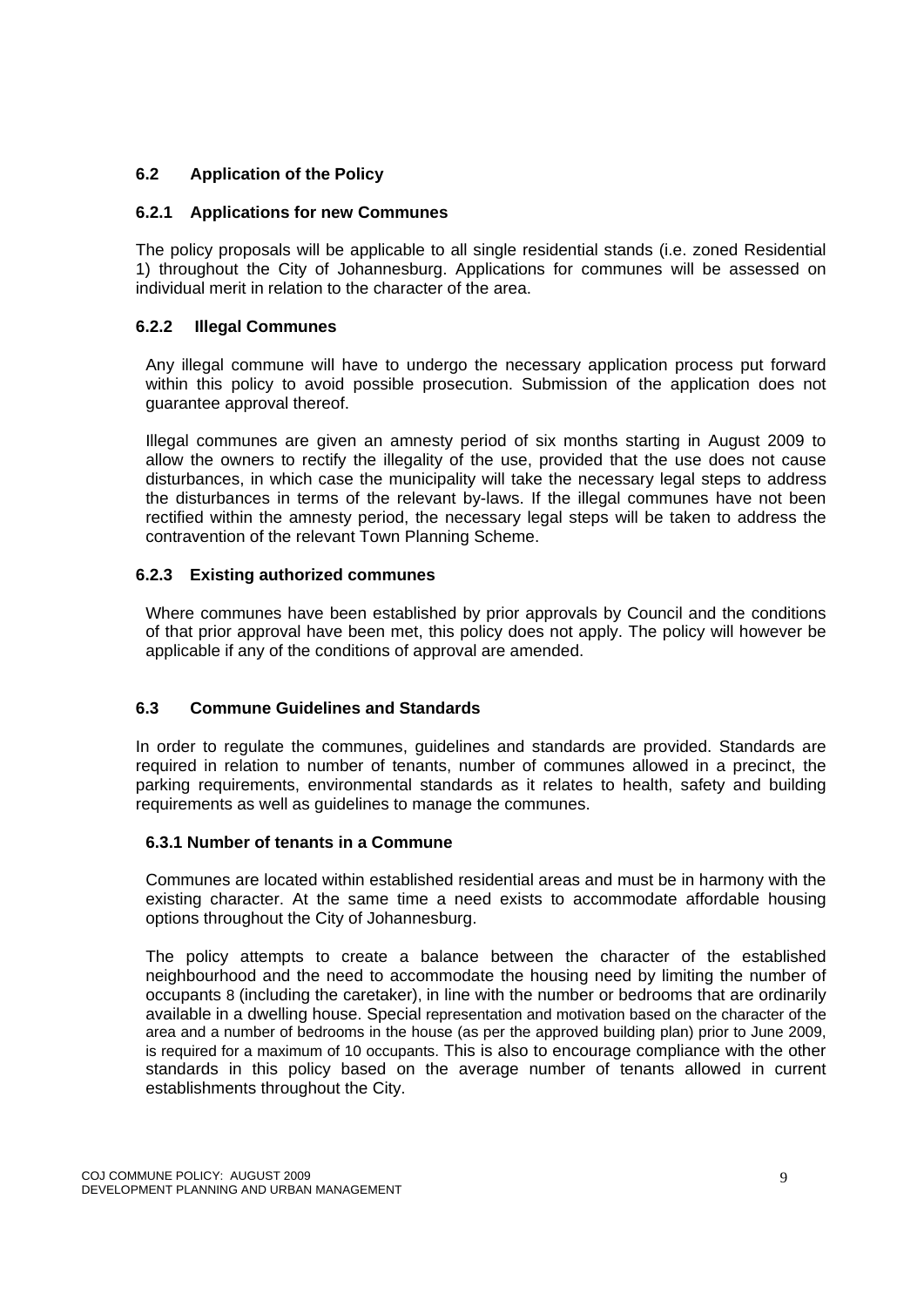Where the proposal is to accommodate more than 8 - 10 people, the auspices of the Commune Policy will not apply. Such proposals will require a rezoning to Residential 3 or 4 and/or consent for land uses such as boarding houses or residential buildings in terms of the relevant Town Planning Scheme. The provisions of the City's Densification Strategy and the prevailing Regional Spatial Development Frameworks (RSDF's) would inform choices about the appropriate locations of these intense uses, together with the merits of each application.

Generally high density residential establishments should be located:

- Within 1km walking distance from the university/college entrance/s.
- Within 2km from Phase 1 BRT.
- Within 500 m from mobility roads and spines with access to public transport.
- Sites that will provide transition/buffer between the core residential area and uses of more intensity such as businesses.

The number of communes within neighbourhoods should also be considered in the evaluation of applications. The desirable number should be considered in relation to the role and function of a neighbourhood. Further consultation is necessary and should be undertaken as part of the review process of the Regional Spatial Development Frameworks.

#### **6.3.2 Provision of Parking**

The parking norm is one parking bay per two tenants for residential developments and this will be applied to communes. The relaxation of these parking requirements will be considered on motivation, as it is recognized that students generally have less cars than the average resident and factors such as proximity to the tertiary institution and public transport options are relevant.

Overnight parking on pavements/ road reserve is not permitted.

#### **6.3.3 Environmental Health and Emergency Management Services**

The health requirements as stipulated in the City's Public Health By-Laws shall be adhered to at all times, for example no cooking of meals shall be permitted in individual bedrooms or any common area except in an area designated on an approved building plan as a kitchen. No Commune shall be operated from a house without a valid health permit issued by the City's Department of Health. This permit must be applied for and obtained after Town Planning approvals have been granted.

The commune establishment shall not create a nuisance. No excessive noise, human or amplified, will emanate from a commune establishment.

The requirements of the Emergency Management Services shall be complied with, including the prominent display of the street address and the provision of a 4,5kg dry chemical powder fire extinguisher to be kept safely in the house.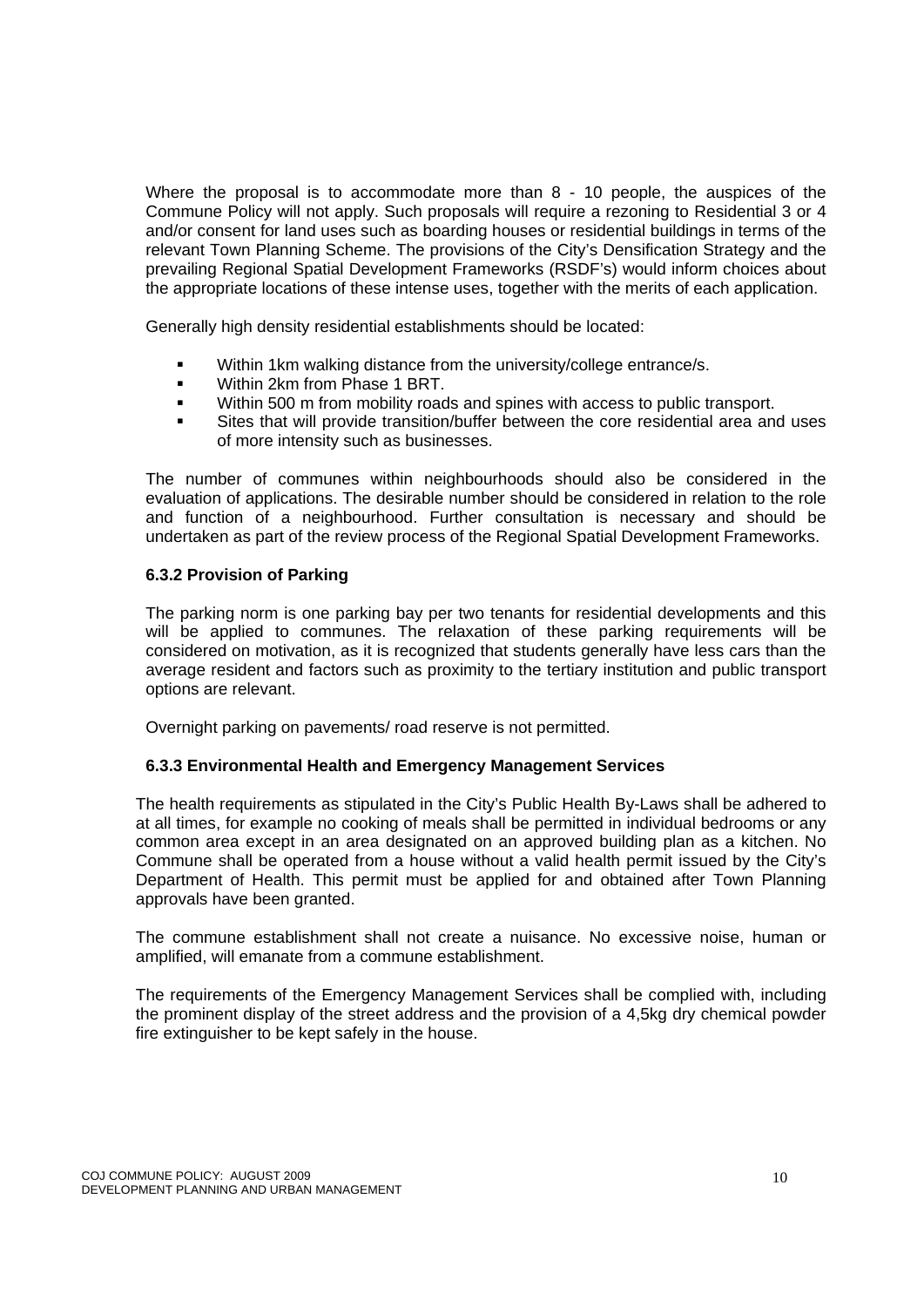#### **6.3.4 Building Standards and Requirements**

The National Building Regulations shall be adhered to at all times. The following standards shall furthermore apply:

- Communes can only be operated from an approved dwelling house, an approved second dwelling or a combination of the two.
- Not more than two tenants may be accommodated in any double bedroom and such double bedroom shall have a floor area of not less than 14 square meters.
- Not more than one tenant may be accommodated in a single bedroom, and such single bedroom shall have a floor area of not less than 7 square meters.
- Communal bathrooms shall be provided in a ratio of 1 bathroom per four tenants. A bathroom shall consist of at least:
	- A water closet (toilet).
	- Shower/Bath.
	- Hand washbasin.
- Provision shall be made for a common room(s) and kitchens within the student commune in the following ratio:
	- Kitchen 0.8m<sup>2</sup> per tenant.
	- In-house recreation area (excluding passages) 0.8m² per tenant.
- The provisions of the Heritage Authority shall be complied with for any proposed alterations or additions to a dwelling house that has heritage value in line with the relevant heritage legislation.
- The residential character of the dwelling house shall not be altered in such a manner that, in the opinion of Council, it may detract from the character of a dwelling house. Communes should be managed in such a way as to respect the appearance of the neighbourhood. This means for example that all parking areas, drying yards and entertainment areas shall be screened from neighbouring residential properties and or public streets.

#### **6.3.5 Commune Management**

All communes should have a person designated for management living on the property. This may be either the owner or appointed caretaker/manager of the commune, who may also be a tenant in the same commune, who shall reside permanently on the property for management purposes and accountability. The commune management shall be responsible to ensure that a compulsory sign, not exceeding A3 size, shall be posted on the front boundary treatment of the property. The signage must have a 24hr telephone number and an e-mail address where the residents/neighbouring community can contact the commune manager in case of any disturbances/emergency.

#### **7 REQUIREMENTS AND PROCEDURES FOR COMMUNE ESTABLISHMENT**

#### **7.1 Requirements**

Applications have to be submitted when 2 or more unrelated persons (persons not living as one household) are charged rental for accommodation on one property with or without the owners of the house living on the property. Relevant applications must be submitted to Council and approved for all communes prior to operation of the said use.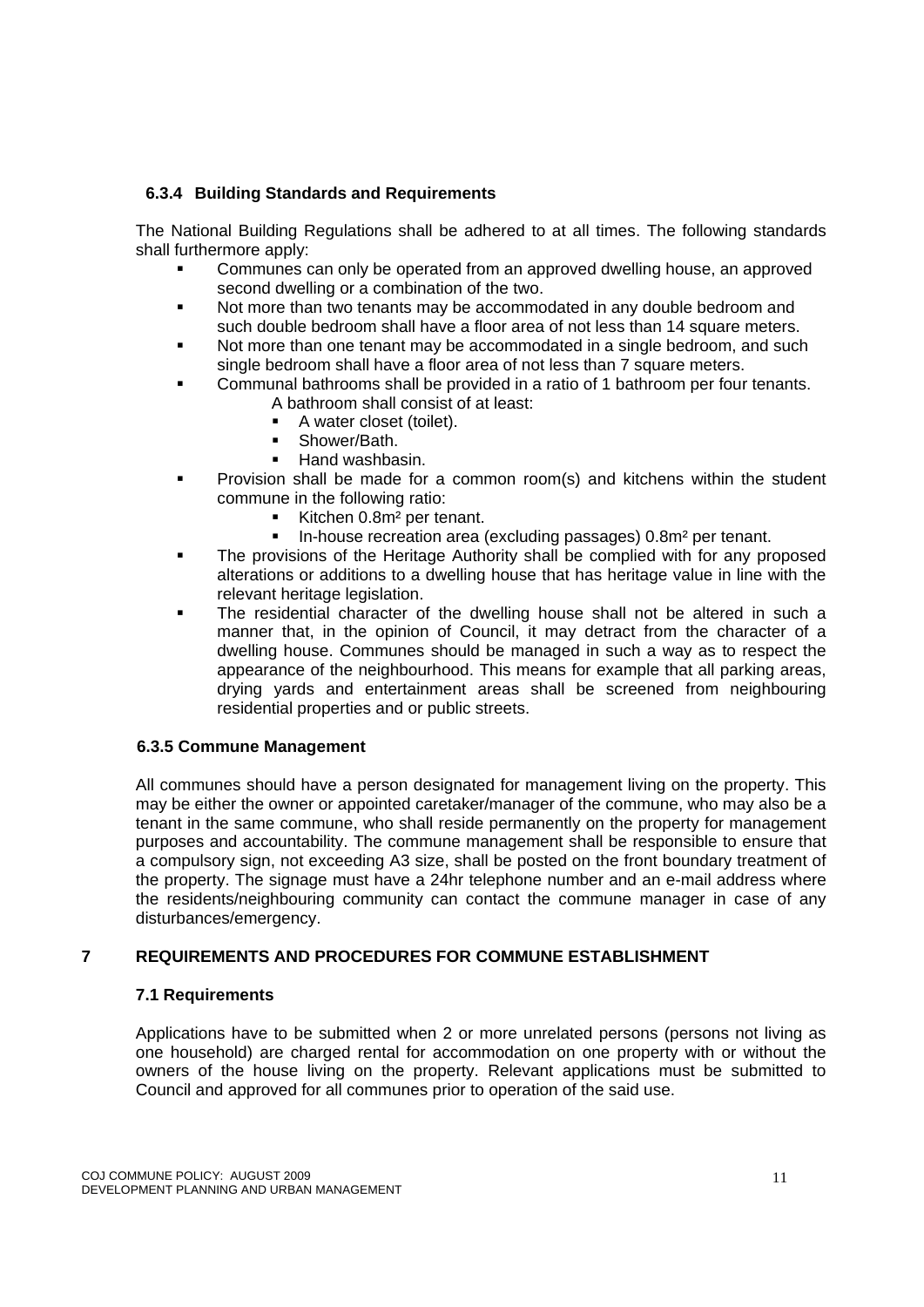Permission granted to operate a commune establishment shall be attached to the property and not the property owner or commune establishment operator.

The recommended ratio of communes shall be 20% of the Residential 1 properties per township.

#### **7.2 Procedures**

- Applications shall be submitted to the Executive Director: Development Planning and Urban Management in the City of Johannesburg.
- Applications shall entail the necessary documentation as required in terms of the application forms.
- The required process for notifying interested and affected parties must be adhered to.
- The department responsible for Development Planning in the city will assess the application and either refuse it or approve it, subject to specified conditions. The City reserves the right to impose any other condition not stipulated in this policy upon approval of the consent use.
- If there are objections to the application, the matter will be referred to the Planning Committee of the City of Johannesburg and such Committee will at the scheduled hearing make a decision based on the facts presented to them. An appeal may be lodged to the Provincial Townships Board if any parties to the Planning Committee hearing want to challenge the decision by the local authority.
- The owner may be required to submit to a site development plan for approval at the consent approval stage indicating adherence to the development standards listed herein.
- Building plans shall be submitted for the alteration of a dwelling house to a commune.

#### **7.3 Contravention**

A consent or approval granted by Council in terms of the applicable Town Planning Scheme shall be subject to termination by the Council if any breach of a condition upon which such consent or approval was granted is not remedied in compliance with a notice served by the Council upon the owner or occupier of the site concerned.

The notice referred to above shall require that the breach be remedied within a specified period, and thereafter the owner shall be afforded a hearing relating to the breach.

Appropriate legal action will be taken on any contravention of any other Council requirements in terms of this policy or any other policy/by –laws.

#### **8 Monitoring and Compliance**

The City of Johannesburg, the operators of communes and the tertiary institutions all have a role to play in the successful implementation of the policy.

The City's role is to:

- Receive and process commune applications.
- **Enforce by-laws and the conditions of consent.**
- **Terminate the Consent if not complying with conditions of approval.**
- **ISSUE Health Permits and Health Inspections.**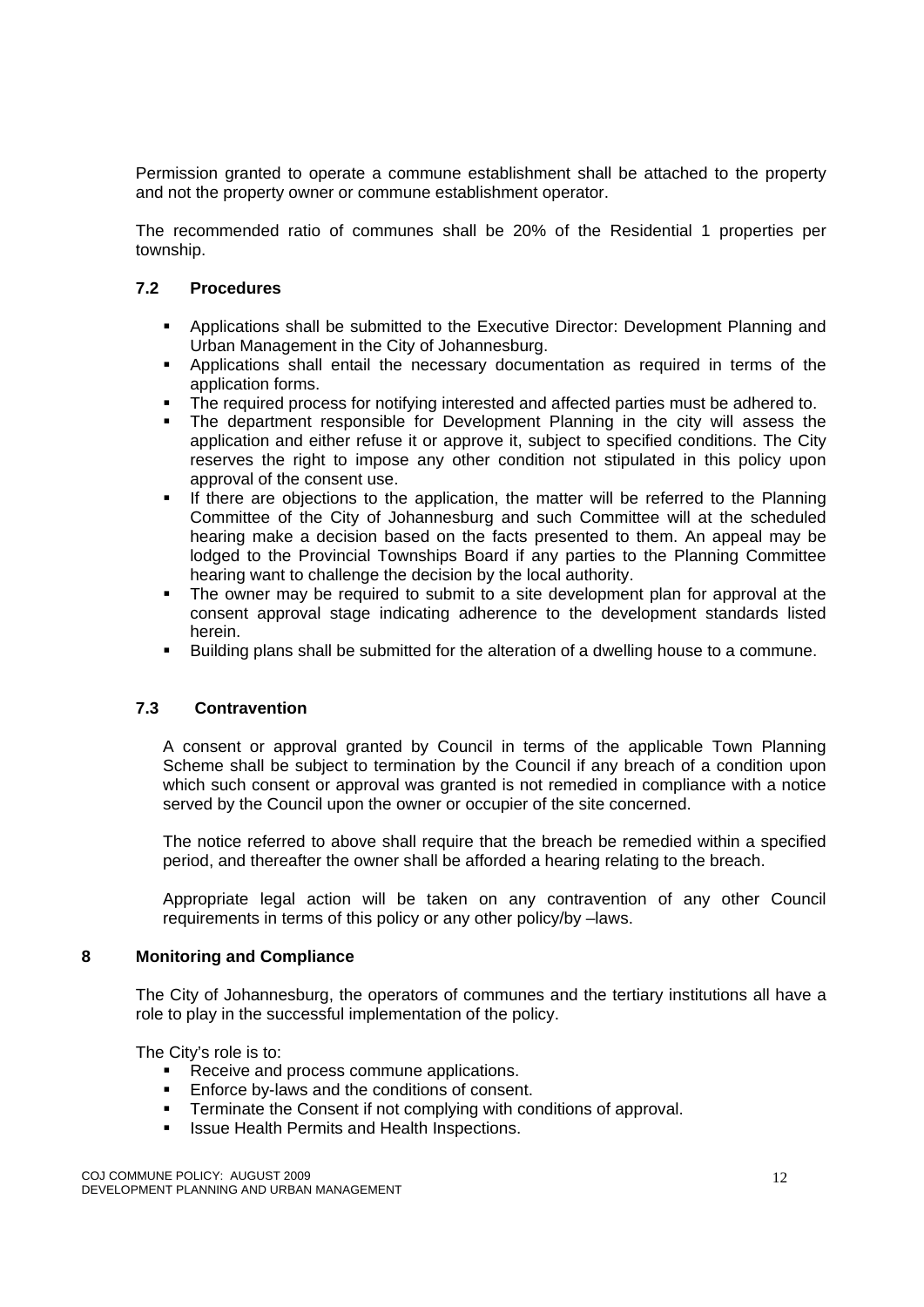Keep and update the database for approved communes.

The commune operators must:

- Submit an application for a commune.
- Keep the premises and buildings in a clean, hygienic and good condition at all times.
- Take adequate measures to eradicate pests on the premises.
- **Maintain the garden in the property and in front of the property at least once a week.**
- **Provide the tenants with a formal contract/lease agreement, which includes a code of** conduct to be signed by the tenants and the operator.
- **Register with the tertiary institutions if housing students.**
- **Ensure that provisions of the Rental Act are adhered to.**
- Ensure that the commune establishment does not create a nuisance.

The tertiary institutions should:

- Develop a system to accredit suitable student accommodation.
- **Educate students about various accommodation options.**
- Educate students on their responsibilities as good tenant in a residential area and provide codes of behaviour for students off campus.
- Provide accommodation for 20% of their registered students in line with the requirements of the Department of Education.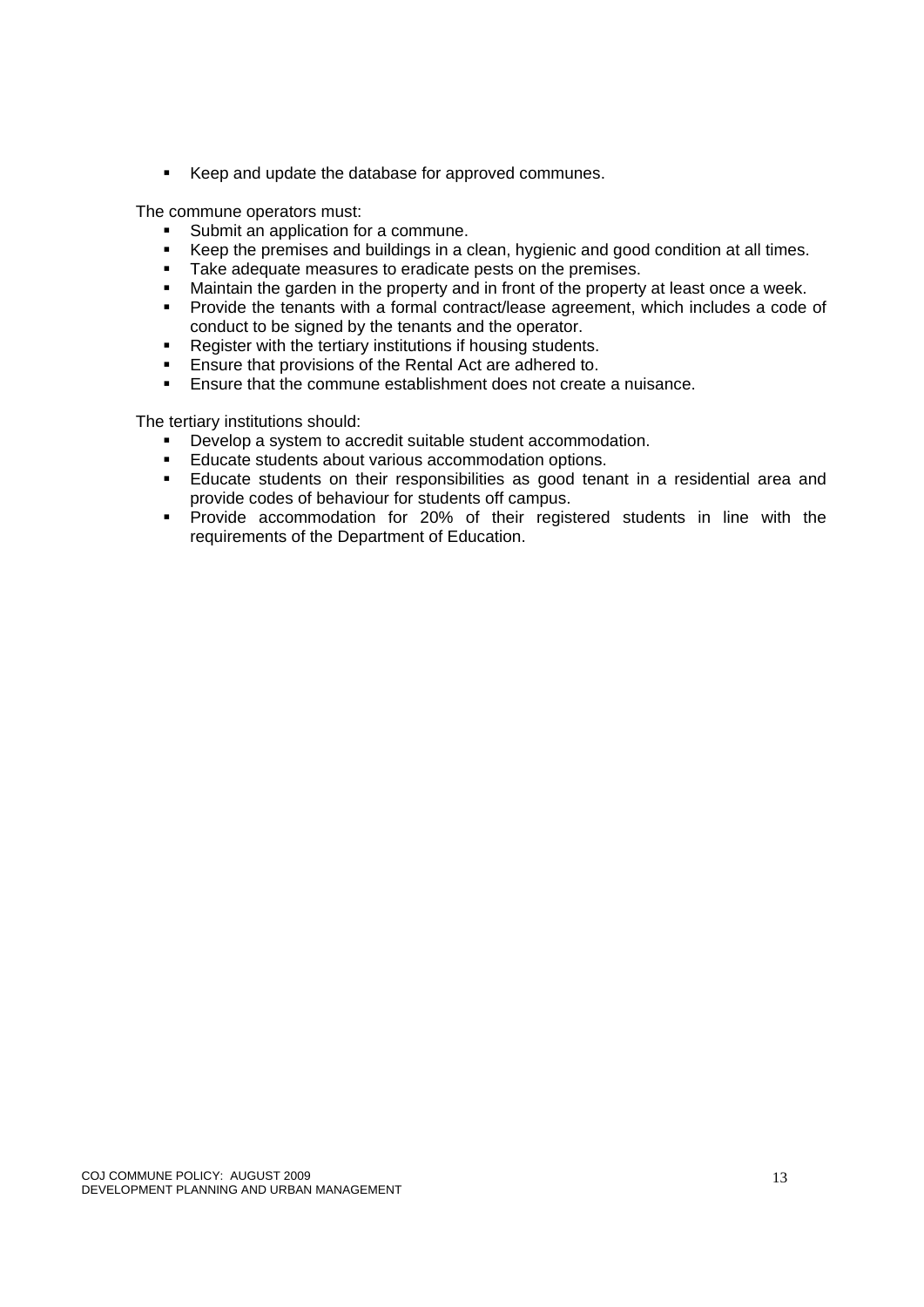#### APPENDIX A: CASE STUDY- Auckland Park and Surrounding Areas

#### **1. Background**

A significant number of students attending the University of Johannesburg, University of Witwatersrand and other tertiary institutions in the study area are from other areas outside of Johannesburg, which necessitates the need for accommodation in areas that are conveniently located close to the Universities. The area also provide places of employment such as the SABC, ABSA call centre and other businesses that especially recruits young professionals who tend to look for accommodation in the area.

This makes the area a major hotspot for illegal communes within the City of Johannesburg in relation to dwelling houses.

The community has expressed dissatisfaction with lack of proper regularization of these establishments. The common cases of concern are around noise; property values, safety and security although there is no proof to substantiate that the students actually commits the crimes.

Both the University of Johannesburg and Witwatersrand University are registering approximately 63 000 students of which they only provide accommodation for 15 000. The implications are that the other students that do not live in areas where they are able to commute have to be accommodated in the nearby neighbourhoods.

The costs of University residences have also been highlighted as one of the reasons why students choose alternative accommodation. Often these students are less fortunate and become victims of unscrupulous landlords.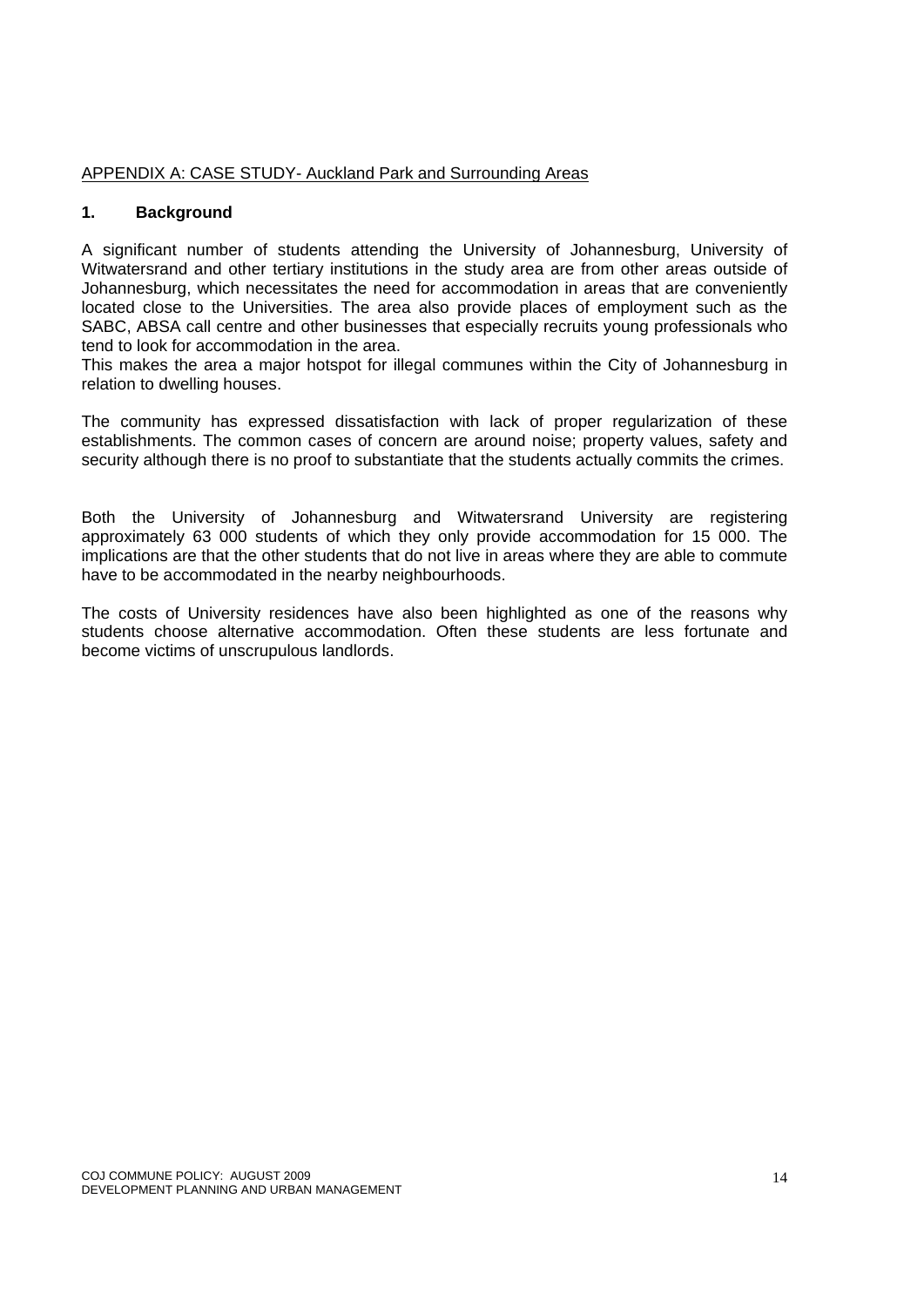- 2. Analysis of the Study Area
- 2.1 Locality

The study area is located in the most central part of the City of Johannesburg in Region B (Refer to Plan 2)

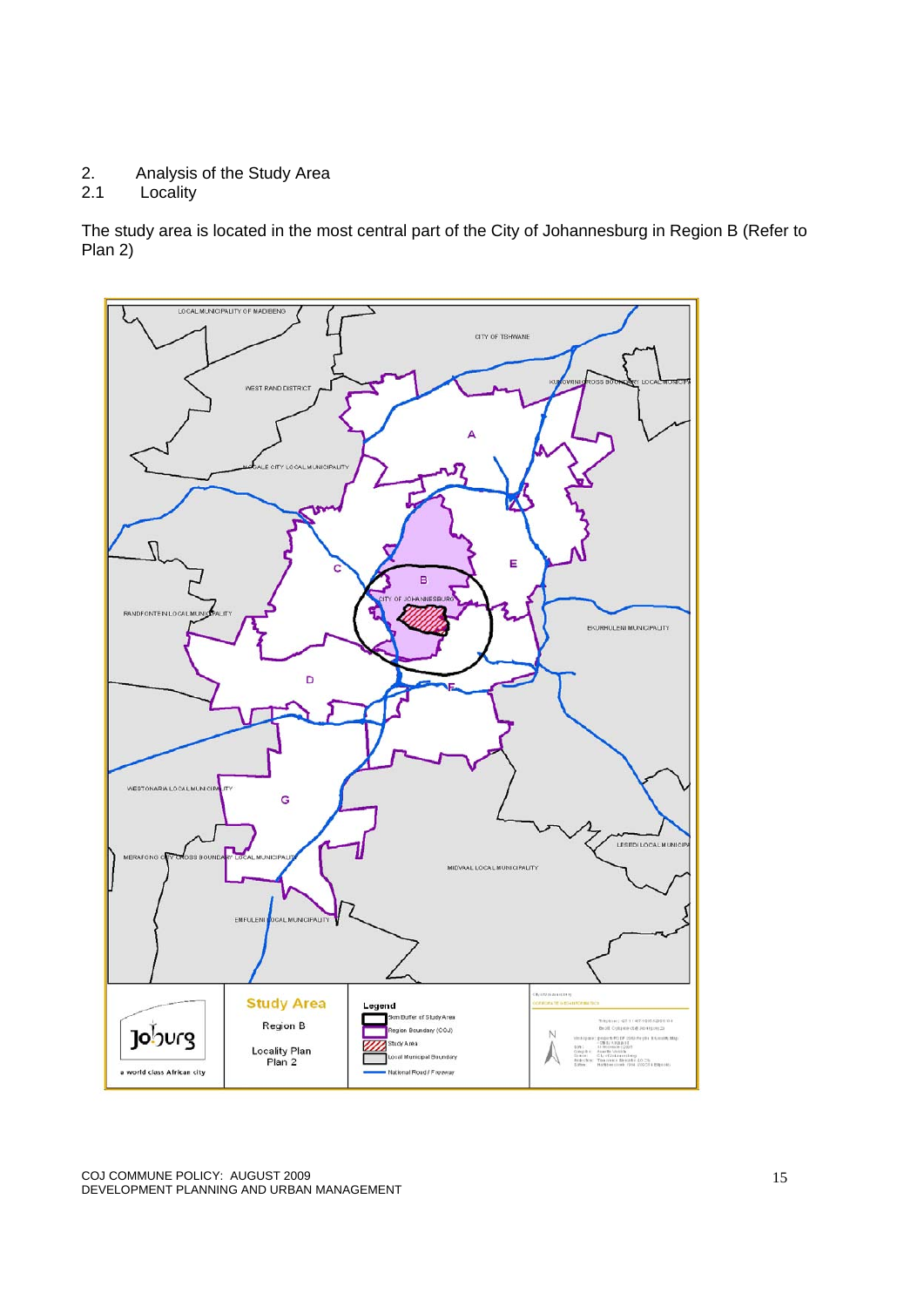The study area has been defined as the area that includes Auckland Park, Rossmore, Brixton, Mayfair, Pageview, Vrededorp, Melville, Wesdene, Martindale, Sophiatown, Richmond, Hursthill, Crosby, Newclare, Westbury, Coronationville, including University of Johannesburg, Witwatersrand University and the SABC. (Refer Plan 1)

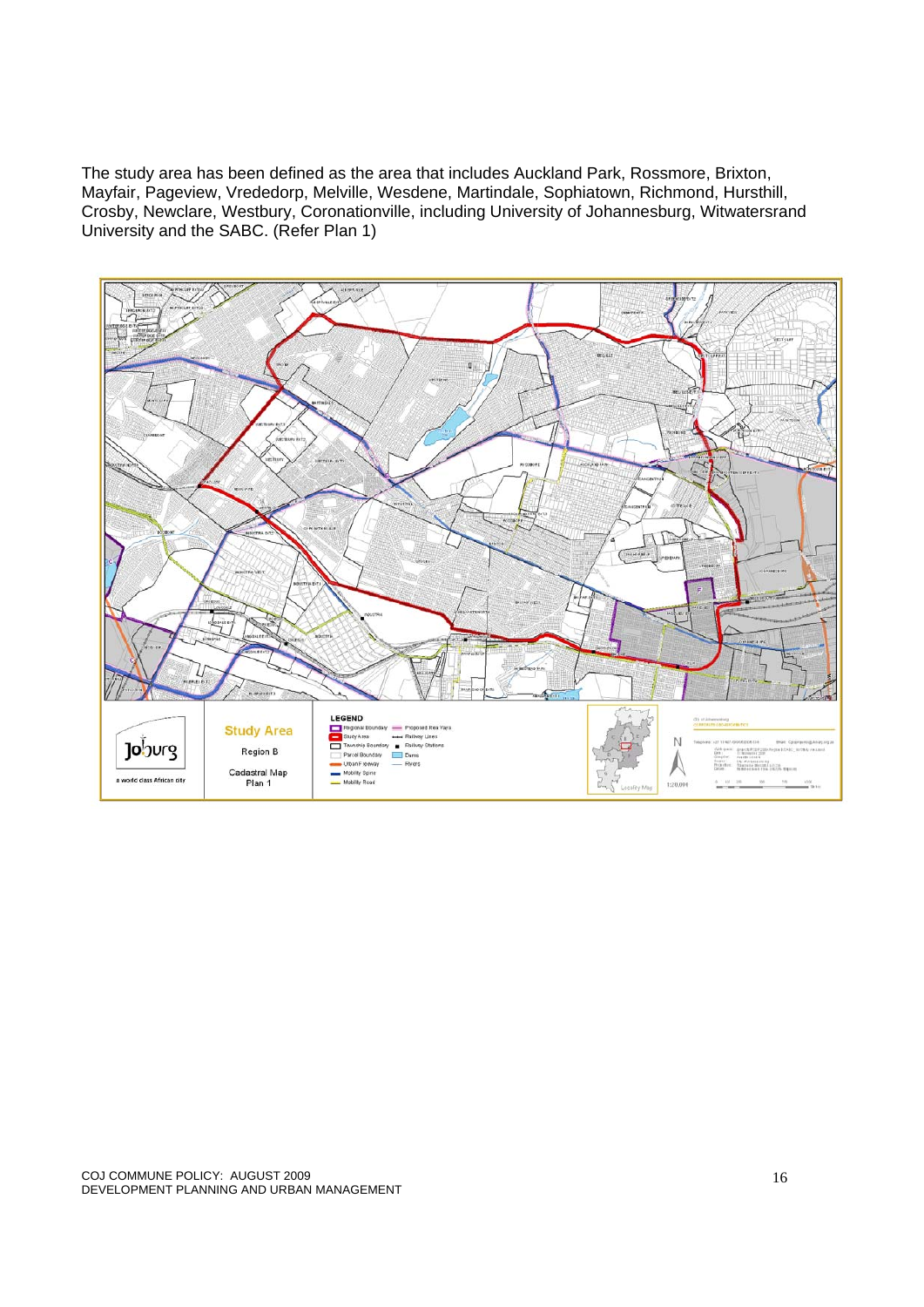## **2.2 Broad Zoning**

The study area is characterized by mixed uses including residential, educational, offices and retail uses, which makes it an ideal residential location for students and the working class. (Refer to Plan 4)

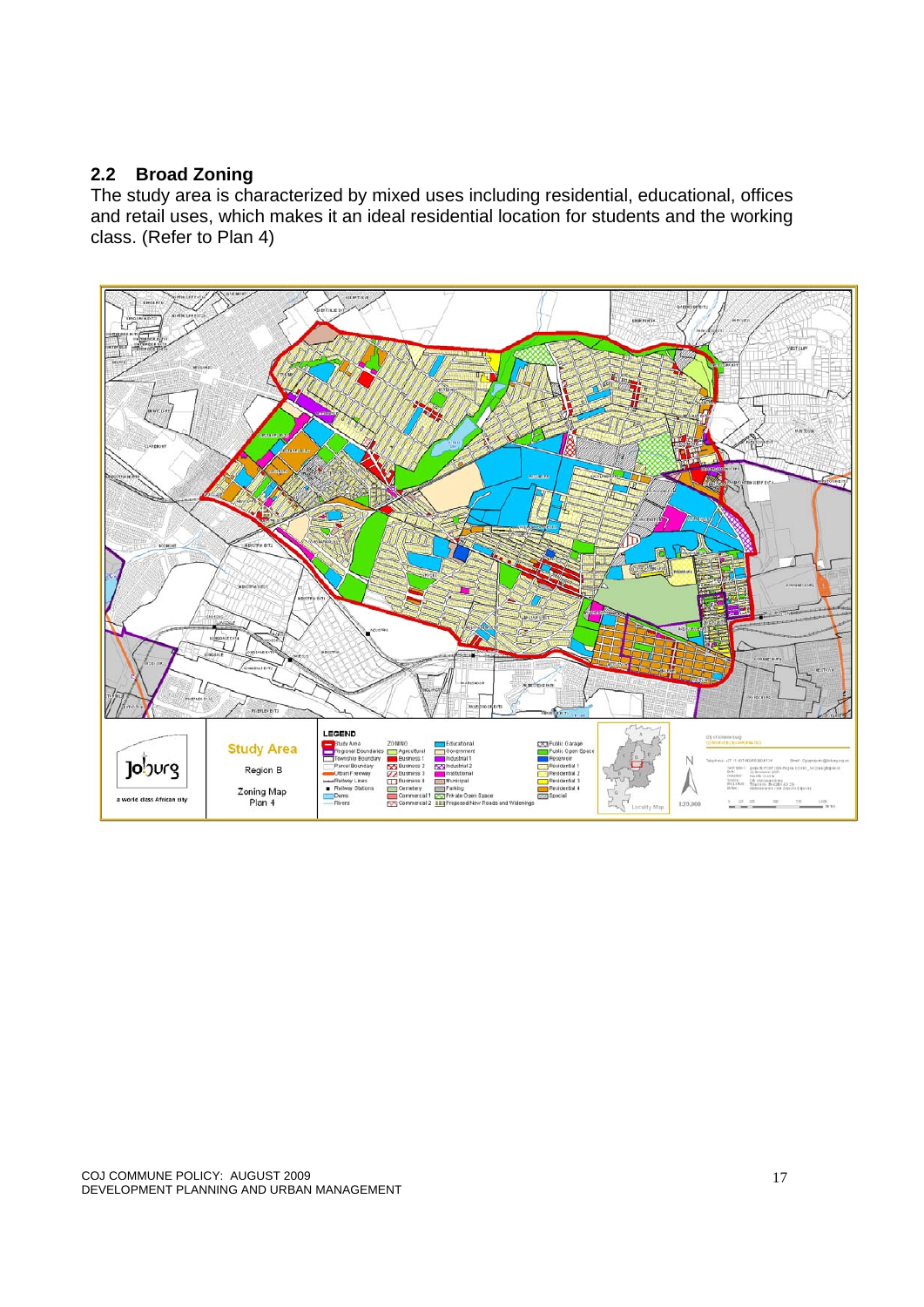## **2.3 Transportation**

The area is defined by the Phase 1 BRT, which is a major Public Transport Initiative that will provide an effective Bus System (Bus Rapid Transit (BRT)) through the area. 80% of the study area is within a kilometer radius from the BRT, which gives the area an advantage for commuters to the different land uses in the area and for further mobility to other points of destination within the City.

Other major roads such as Main, High Street, Portland, Kingsway, University and Ripley Roads exists within the area making it highly accessible from the Johannesburg CBD and various areas in the City including Roodepoort , Randburg, Sandton,Soweto and the eastern parts of the City.

The BRT will allow enable students housed off-campus to access easy public transport to the universities.

#### **2.4 Applicable Precinct Plans**

The following Precinct Plans are applicable for the area:

- NCB Urban Development Framework 2008 (Brixton, Newclare, Bosmont, Montclaire,Westbury, Mayfair West, Hursthill, Corronationville, Rossmore),2008
- Auckland Park, Wesdene, Melville Precinct Plan, 2004
- Pageview/Vrededorp Urban Design Framework, 2007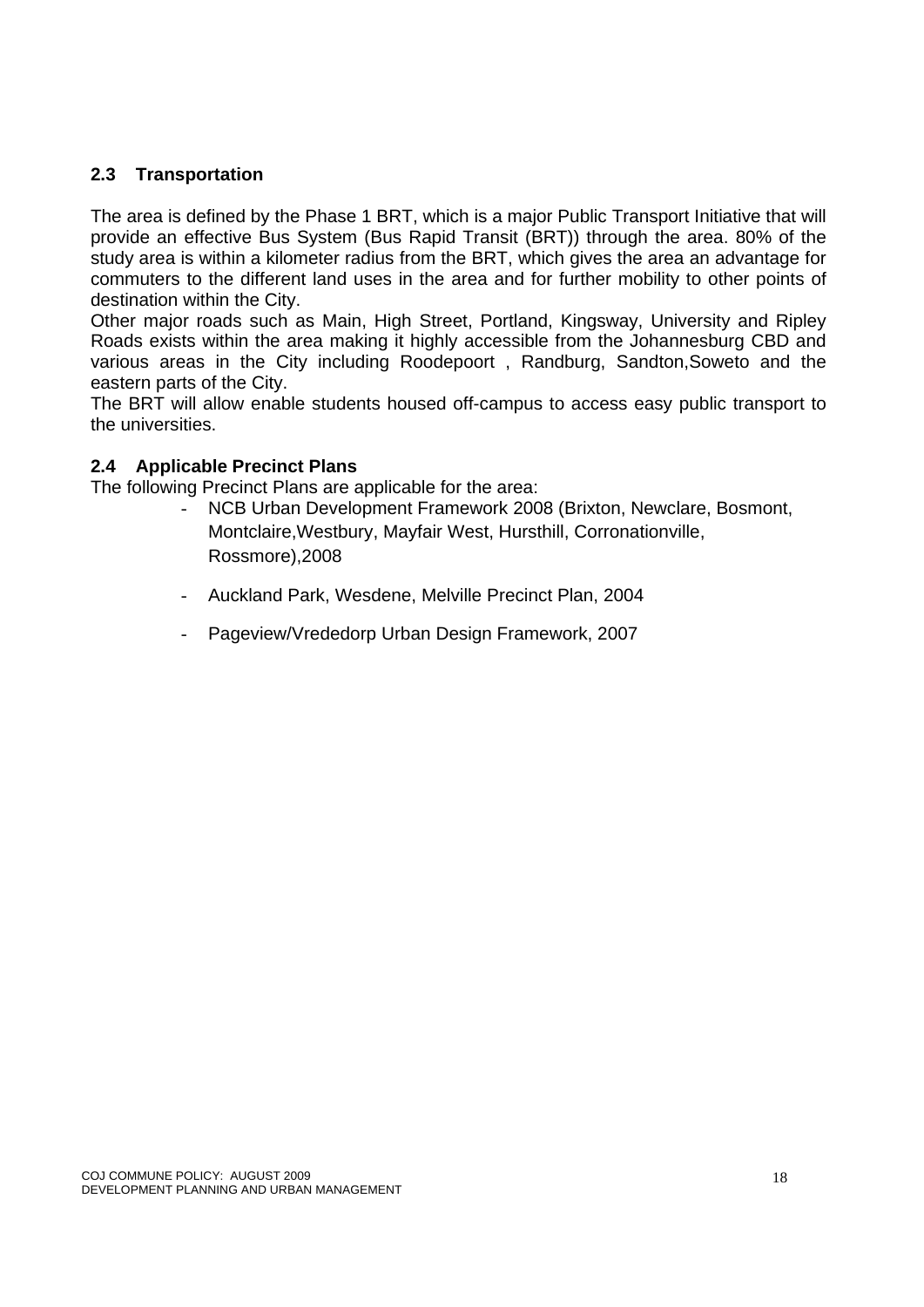## **3. Need for accommodation in the area**

## **3.1 Student Accommodation**

The University of Johannesburg (UJ) audit report listed the student numbers for 2008 and projected that there will be an average growth of 5% in post graduate enrolment. Because the of the "full" occupancy level of the Bunting Road and Kingsway Campuses' the growth is planned to be accommodated mainly at the Soweto Campus. From the information supplied in the audit report it can be deduced that the need for accommodation is currently 35000 and will grow to approximately 45500 in 2014 as per the table below:

|                                               |     | 2008  | 2009  | 2010  | 2011  | 2012  | 2013  | 2014  |
|-----------------------------------------------|-----|-------|-------|-------|-------|-------|-------|-------|
| <b>Kingsway Campus</b>                        |     | 25900 | 26418 | 26946 | 27485 | 28035 | 28596 | 29168 |
| <b>Bunting Road Campus</b>                    |     | 8100  | 8262  | 8427  | 8596  | 8768  | 8943  | 9122  |
| <b>Doornfontein Campus</b>                    |     | 8400  | 8568  | 8739  | 8914  | 9092  | 9274  | 9460  |
| <b>Soweto Campus</b>                          |     | 2000  | 3372  | 4838  | 6403  | 8073  | 9854  | 11751 |
| <b>Total</b>                                  |     | 44400 | 46620 | 48951 | 51399 | 53968 | 56667 | 59500 |
| Less:                                         |     |       |       |       |       |       |       |       |
| <b>Less provision for Home Bound Students</b> | 10% | 4440  | 4662  | 4895  | 5140  | 5397  | 5667  | 5950  |
| <b>Students Seeking Accommodation</b>         |     | 39960 | 41958 | 44056 | 46259 | 48572 | 51000 | 53550 |
| Less:                                         |     |       |       |       |       |       |       |       |
| <b>Campus Accommodation Supplied</b>          |     | 5000  | 5000  |       |       |       |       |       |
| <b>Campus Accommodation Planned</b>           | 20% |       |       | 6608  | 6939  | 9714  | 10200 | 10710 |
| <b>Remaining Students Seeking</b>             |     | 34960 | 36958 | 37448 | 39320 | 38857 | 40800 | 42840 |
| <b>Accommodation</b>                          |     |       |       |       |       |       |       |       |
| <b>Accommodation need per campus:</b>         |     |       |       |       |       |       |       |       |
| <b>Kingsway Campus</b>                        |     | 20393 | 20943 | 20614 | 21026 | 21447 | 21876 | 22313 |
| <b>Bunting Road Campus</b>                    |     | 6378  | 6550  | 6447  | 6576  | 6707  | 6841  | 6978  |
| <b>Doornfontein Campus</b>                    |     | 6614  | 6792  | 6686  | 6819  | 6956  | 7095  | 7237  |
| <b>Soweto Campus</b>                          |     | 1575  | 2673  | 3701  | 4899  | 6176  | 7538  | 8989  |
| <b>Total</b>                                  |     | 34960 | 36958 | 37448 | 39320 | 41286 | 43350 | 45518 |

It can be stated that approximately 10% of the above number will due to various circumstances still opt to travel. Accepting that the current trend will continue, the table below illustrates that the need for student housing around the Kingsway and Bunting Road Campuses' accommodation for 24000 students in 2008 and the need will grow to 26300 in 2014.

|                                       |     | 2008  | 2009  | 2010  | 2011  | 2012  | 2013  | 2014  |
|---------------------------------------|-----|-------|-------|-------|-------|-------|-------|-------|
| <b>Kingsway Campus</b>                |     | 20393 | 20943 | 20614 | 21026 | 21447 | 21876 | 22313 |
| <b>Bunting Road Campus</b>            |     | 6378  | 6550  | 6447  | 6576  | 6707  | 6841  | 6978  |
| <b>Total</b>                          |     | 26771 | 27493 | 27061 | 27602 | 28154 | 28717 | 29291 |
| <b>Less</b>                           |     |       |       |       |       |       |       |       |
| <b>Provision for Distant Learning</b> | 10% | 2677  | 2749  | 2706  | 2760  | 2815  | 2872  | 2929  |
| Nett Projected Accommodation Need     |     | 24094 | 24743 | 24355 | 24842 | 25339 | 25845 | 26362 |

If the University of the Witwaterand is added to the above equation the need for accommodation increases substantially. According to the general facts published by WITS (http://web.wits.ac.za/AboutWits/WitsToday/WitsFacts.htm) their student numbers were 25430 in 2007. The University has 18 residences, which accommodate 17% of the student population. In applying the same scenario and rationale as per UJ the need for student accommodation stemming from WITS amounts to approximately 17000.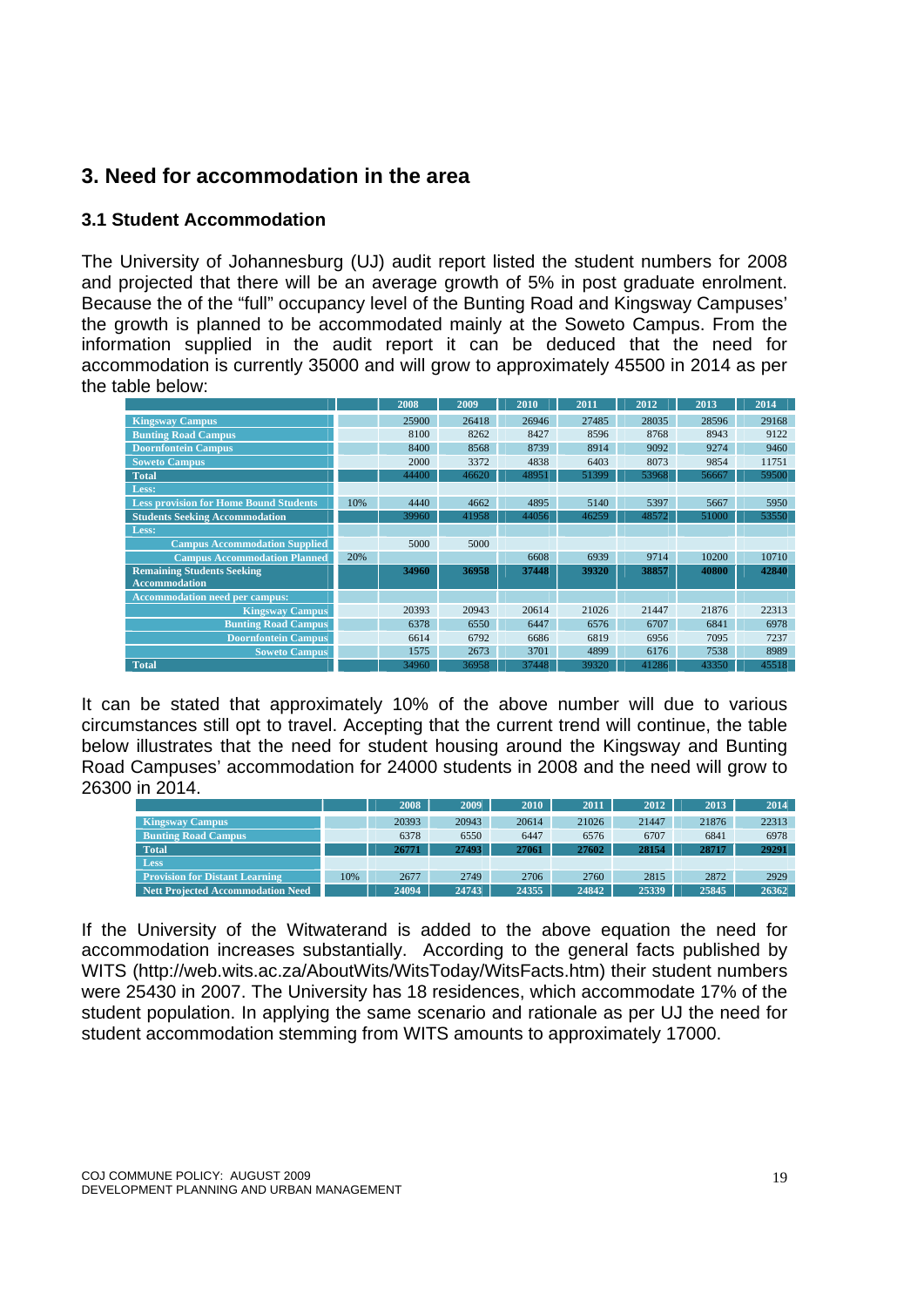The enrolled students require accommodation for a host of reasons such as:

- They come from far (outside of Gauteng)
- They currently reside not within reach of the institution due to the absence of public transport and or the cost of public transport is to high
- They need access to the facilities of the Institution almost on a 24 hour basis.

The total number of students needing accommodation is therefore currently estimated at 41 000 for both the Universities, not including the Film school and Damelin which normally do not attract a large number of students from other Provinces.

## **3.2. Need for workers accommodation in the area**

The Universities contribute to a number of workers that needs to be accommodated in the study area, which may not necessarily be in communes. There are also a number of institutions that recruits a large number of young professionals such as the ABSA call Centre and the SABC Media Centre in the area. The entry-level workers often seek for affordable accommodation and when they are established they often move to private accommodation within the area or elsewhere. The workers that live in communes are often as transient as students, with the difference in the period-spent living in communes.

## **4. Specific Interventions for the Study Area**

These are interventions over and above what the policy document prescribes. Where it has not been specified, the provisions in the main policy document shall apply.

It should be noted that the need for accommodation would not be met in the study area alone. Communes will be supported throughout the City to reduce the pressure on the study area. There are also opportunities for higher density developments within properties owned by the Universities to meet some of the student accommodation demand.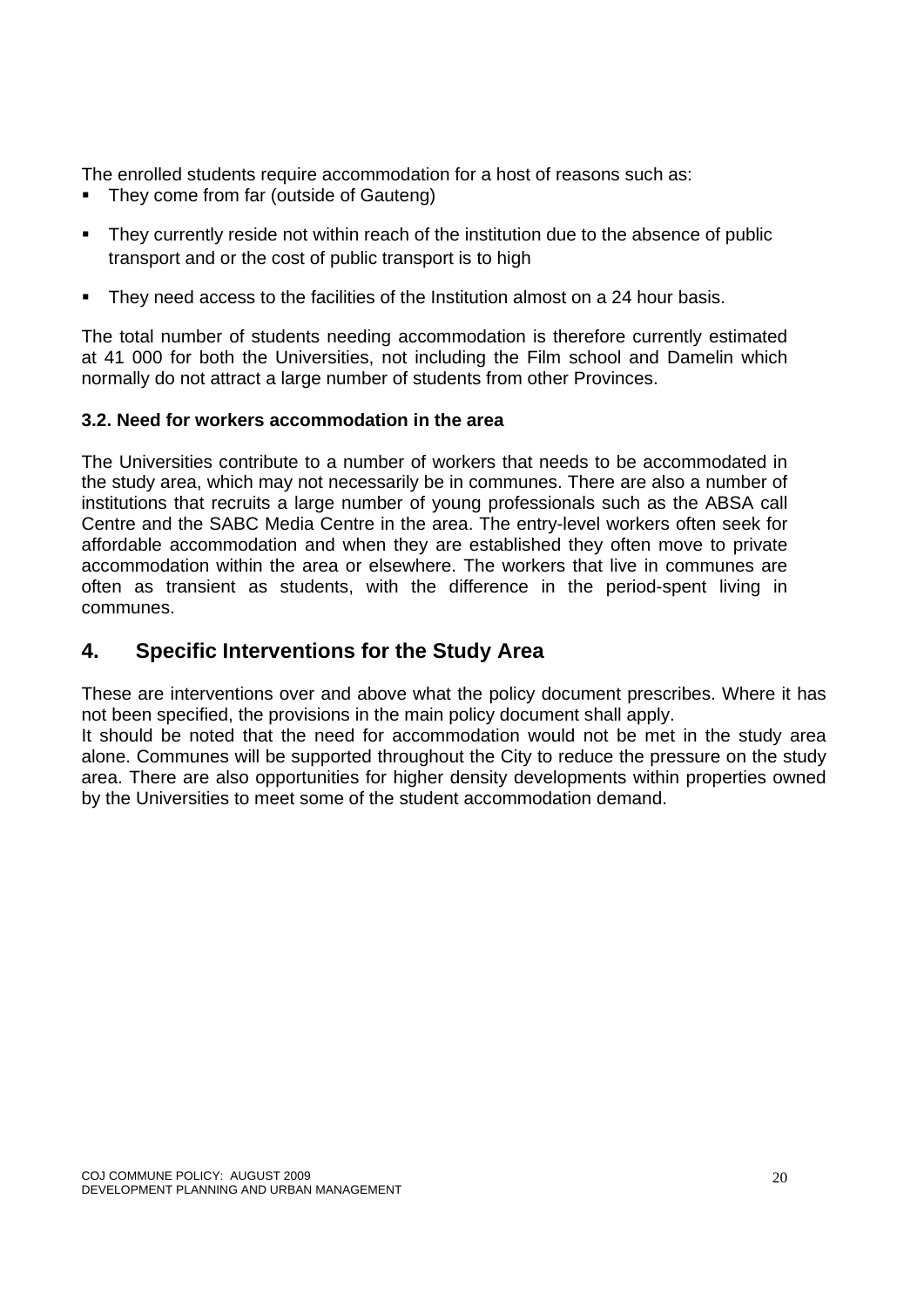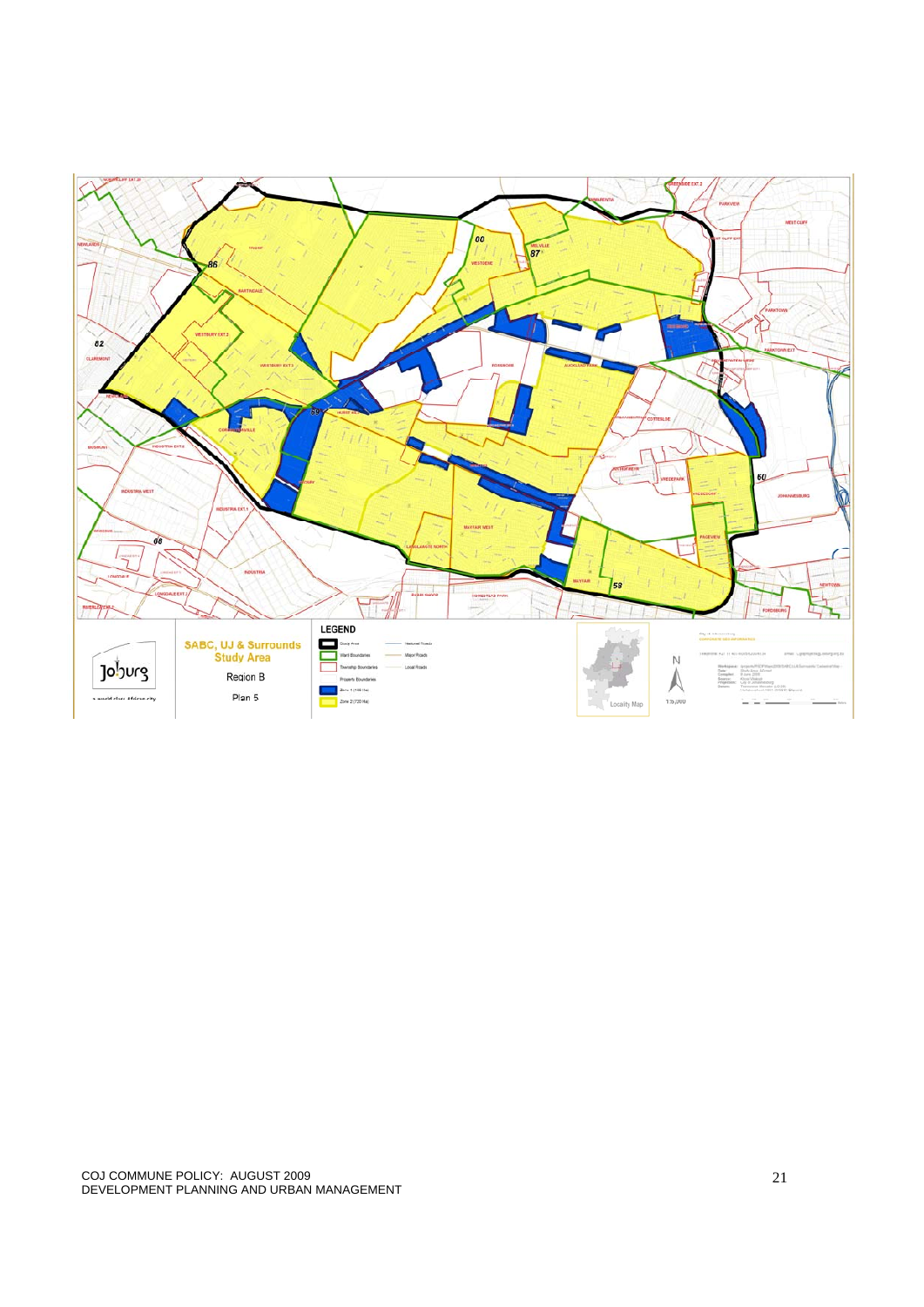## **4.1 Interventions per Zone**

The two zones are illustrated in Plan 5 above

## **4.1.1 Zone 1**

The demand for communal accommodation for students and workers cannot be looked in isolation to the capacity of the area to provide additional accommodation in high- density developments. This zone broadly illustrates areas that are earmarked/suitable for high densities within the study area.

The area is approximately 136 ha and has a potential for 13600 additional units based on an average of 100 dwelling units per hectare. In areas where there is a Development Framework, the level of densification will be in line with the relevant framework for the area.

The following guidelines relating to provision of student accommodation shall apply:

- Minimum land parcel for a student residential building shall be 2500m2 (10% deviation)
- Densities of up to 500 du/ha may be considered
- Height and coverage to be considered on site-specific merits

The pressure for communes relates directly with the pressure for affordable housing in general, therefore, the provision for additional accommodation in higher density developments will relieve some of the pressures to convert residential houses into communes.

### **4.1.2 Zone 2**

This zone broadly illustrates areas that are predominantly Residential 1 in nature. There may be a percentage of business and other uses in the area (calculated at 10%). (Refer to Plan 4). The area is consists of approximately 8000 Residential 1 properties at an average of 500 square metres. It has potential to accommodate 16000 tenants assuming a 20% take up in commune establishment. The figure, together with the densification potential for 13600 additional units is sufficient to accommodate a large percentage of the short-term demand for accommodation in the study area. Due to the large areas earmarked for High Density as well as the projected need for student accommodation in the area, it is reasonable to allow for a lower percentage of communes in the area. This is to ensure that the growth of communes is managed and other areas of the City can also absorb the demand.

The following guidelines relating to provision of communal accommodation in dwelling houses shall apply:

- Maximum of 8-10 tenants per Commune with a 20% deviation in cases where a house is large enough to accommodate 2 additional tenants, provided that the building plans for the subject house would have been approved before June 2009.
- The ratio of communes shall be 20% of the Residential 1 properties per township. Care needs to be taken to distribute communes evenly within Zone 2 to avoid a concentration of communes in one particular area.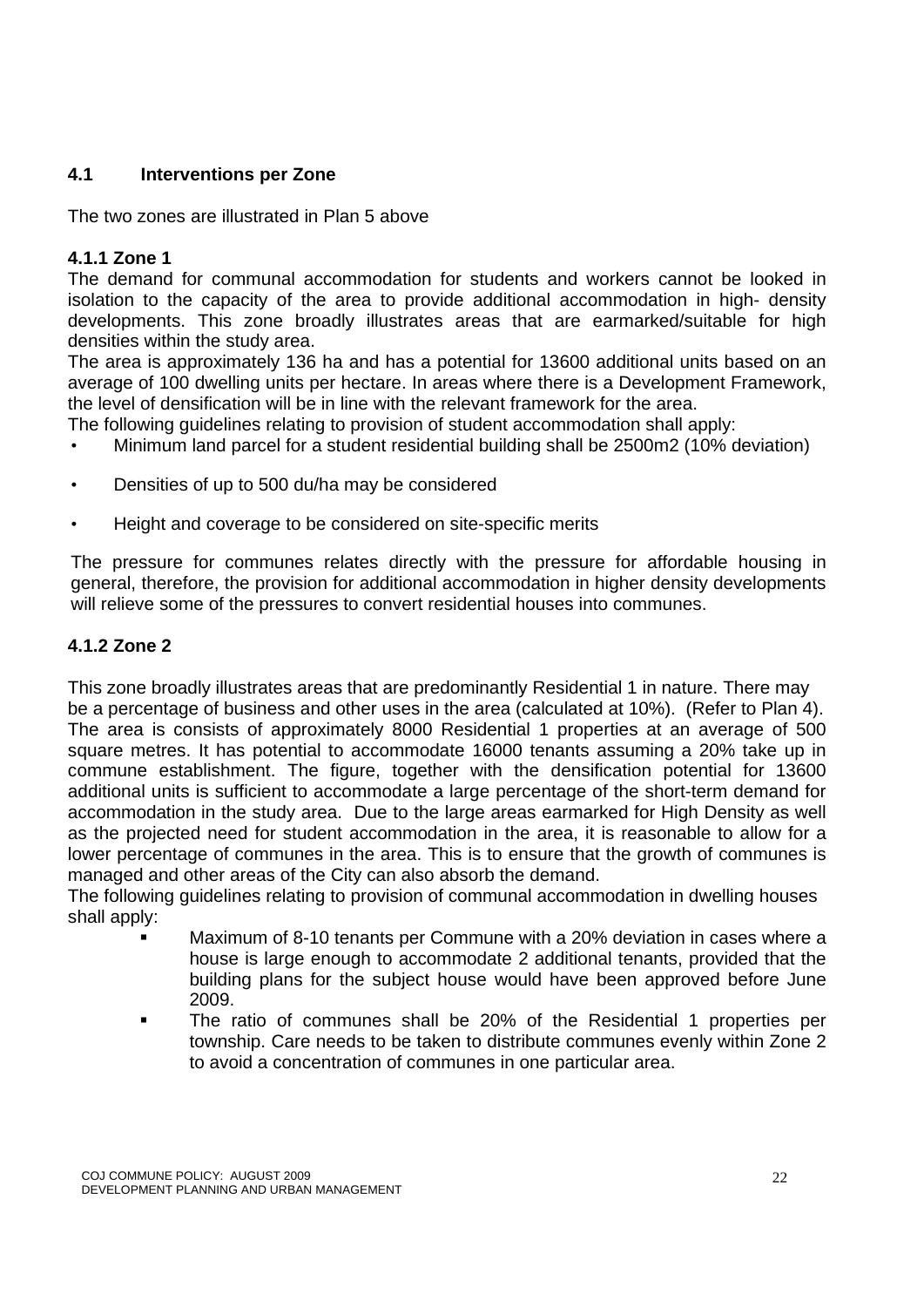## **5. Monitoring and Compliance**

## **5.1 Task Team**

A task team is proposed to deal with issues of monitoring and compliance in the Study Area. The said team should meet periodically to deal with issues relating to the implementation of the Commune Policy in the Study Area.

The Committee will lead by the City of Johannesburg and will consist of representatives from:

- Environmental Health/ Service Delivery
- Development Management (Building Control/LUM/Law Enforcement)
- **SAPS**
- **JIMPD**
- **Councillors**
- **Business**
- **EXECOMODATION FORUMS**
- **Residents Association**

The City of Johannesburg is also responsible to set up the task team.

## **5.2 Partnerships**

The policy support Universities and property owners who wish to enter into agreements relating to provision of student accommodation in one or both of the Scenarios below:

#### Scenario 1

Private property owners builds and maintains facilities while the Universities would provide for admissions, tenant management and residence life programs. This form of partnership would depend on the needs of the Developer and the University

#### Scenario 2

The owner builds and maintains, providing for admissions in consultation with the University, manages the tenants, with the university undertaking a disciplinary action in cases where there is misbehavior in terms of the agreed code of conduct. An agreement needs to be signed between the University and commune owners to adhere to the University Student's Code of Conduct and expectations for behaviour.

## **5.3 Student Accommodation Forum**

The establishment of a forum of communes by owners/renters, approved by the Universities to provide acceptable student accommodation is supported. In this case, Universities would market the communes according to an agreement with the Forum and discipline the students in cases of misrepresentation in such establishments. The affiliation to the forum by commune operators shall not be mandatory.